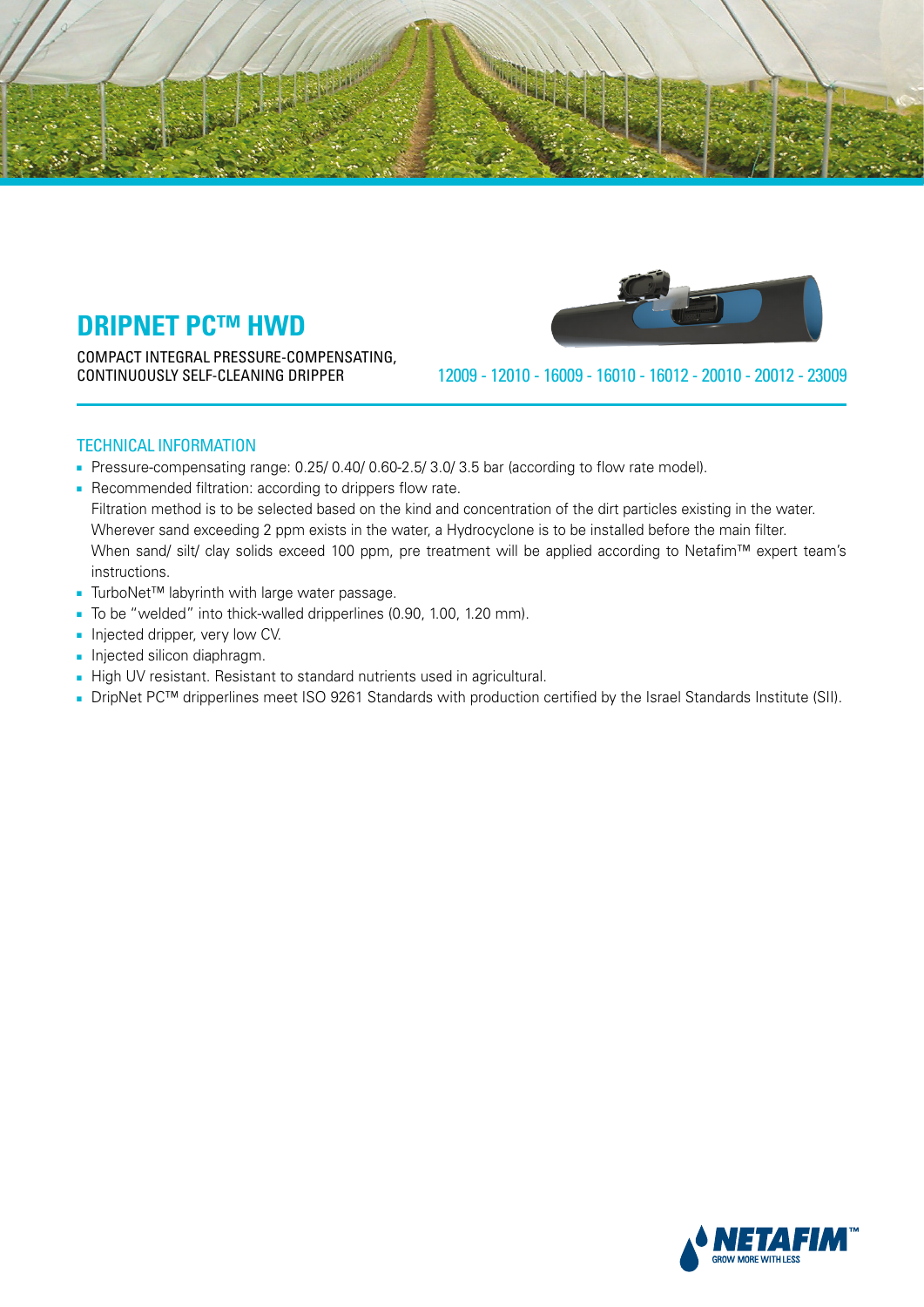## DRIPPERS TECHNICAL DATA

| <b>FLOW RATE*</b><br>(L/H) | <b>WORKING</b><br><b>PRESSURE RANGE</b><br>(BAR) | WATER PASSAGES DIMENSIONS<br>WIDTH-DEPTH-LENGTH<br>(MM) | <b>FILTRATION AREA</b><br>(MM <sup>2</sup> ) | CONSTANT<br>K | EXPONENT*<br>X | RECOMMENDED<br><b>FILTRATION</b><br>(MICRON)/(MESH) |
|----------------------------|--------------------------------------------------|---------------------------------------------------------|----------------------------------------------|---------------|----------------|-----------------------------------------------------|
| 0.4                        | $0.25 - 2.5$                                     | $0.52 \times 0.60 \times 22$                            | 29                                           | 0.4           | 0              | 130/120                                             |
| 0.6                        | $0.25 - 2.5$                                     | $0.61 \times 0.60 \times 8$                             | 39                                           | 0.6           | 0              | 130/120                                             |
| 1.0                        | $0.40 - 3.0$                                     | $0.76 \times 0.73 \times 8$                             | 39                                           | 1.0           | 0              | 130/120                                             |
| 1.6                        | $0.40 - 3.0$                                     | $0.84 \times 0.80 \times 8$                             | 39                                           | 1.6           | 0              | 200/80                                              |
| 2.0                        | $0.40 - 3.5$                                     | $1.02 \times 0.88 \times 8$                             | 39                                           | 2.0           | $\Omega$       | 200/80                                              |
| 3.0                        | $0.40 - 3.5$                                     | $1.02 \times 0.88 \times 8$                             | 39                                           | 3.0           | 0              | 200/80                                              |
| 3.8                        | $0.60 - 3.5$                                     | $1.02 \times 0.88 \times 8$                             | 39                                           | 3.8           | 0              | 200/80                                              |

\* Within working pressure range

### DRIPPERLINES TECHNICAL DATA

| <b>MODEL</b> | <b>INSIDE DIAMETER</b><br>(MM) | <b>WALL THICKNESS</b><br>(MM) | <b>OUTSIDE DIAMETER</b><br>(MM) | <b>MAX. WORKING PRESSURE</b><br>(BAR) | <b>MAXIMUM FLUSHING PRESSURE</b><br>(BAR) | <b>KD</b> |
|--------------|--------------------------------|-------------------------------|---------------------------------|---------------------------------------|-------------------------------------------|-----------|
| 12009        | 10.6                           | 0.9                           | 12.4                            |                                       | 3.9                                       | 2.85      |
| 12010        | 10.6                           | 1.0                           | 12.6                            |                                       | 4.6                                       | 2.85      |
| 16009        | 14.2                           | 0.9                           | 16.0                            |                                       | 3.9                                       | 0.72      |
| 16010        | 14.2                           | 1.0                           | 16.2                            | 2.5/3.0/3.5                           | 4.6                                       | 0.72      |
| 16012        | 14.2                           | 1.2                           | 16.6                            |                                       | 5.2                                       | 0.72      |
| 20010        | 17.5                           | 1.0                           | 19.5                            |                                       | 4.6                                       | 0.25      |
| 20012        | 17.5                           | 1.2                           | 19.9                            |                                       | 5.2                                       | 0.25      |
| 23009        | 20.8                           | 0.9                           | 22.6                            |                                       | 3.5                                       | 0.20      |

\*Maximum working pressure is defined by the dripper and not by the dripperline wall thickness

## DRIPPERLINES PACKAGE DATA (ON BUNDLED COILS)

| <b>MODEL</b> | <b>WALL THICKNESS</b><br>(MM) | <b>COIL LENGTH</b><br>(M) | <b>DISTANCE BETWEEN</b><br><b>DRIPPERS</b><br>(M) | AVERAGE* COIL<br><b>WEIGHT</b><br>(KG) | COILS IN A 40 FEET<br><b>CONTAINER</b><br>(UNITS) | TOTAL IN A 40 FEET<br><b>CONTAINER</b><br>(M) |
|--------------|-------------------------------|---------------------------|---------------------------------------------------|----------------------------------------|---------------------------------------------------|-----------------------------------------------|
| 12009        | 0.9                           | 500                       | 0.15 to 1.00                                      | 16.5                                   | 384                                               | 192000                                        |
| 12010        | 1.0                           | 500                       | 0.15 to 1.00                                      | 18.3                                   | 384                                               | 192000                                        |
| 16009        | 0.9                           | 500                       | $0.15$ to $1.00$                                  | 18.5                                   | 330                                               | 165000                                        |
| 16010        | 1.0                           | 500                       | $0.15$ to $1.00$                                  | 20.4                                   | 330                                               | 165000                                        |
| 16012        | 1.2                           | 400                       | $0.15$ to $1.00$                                  | 19.2                                   | 352                                               | 140800                                        |
| 20010        | 1.0                           | 300                       | $0.15$ to $1.00$                                  | 16.3                                   | 330                                               | 99000                                         |
| 20012        | 1.2                           | 300                       | $0.15$ to $1.00$                                  | 19.5                                   | 330                                               | 99000                                         |
|              |                               | 350                       | 0.15 to 0.20                                      | 22.5                                   |                                                   | 168000                                        |
| 23009**      | 0.9                           | 400                       | $0.25$ to $1.00$                                  | 480<br>25.0                            |                                                   | 192000                                        |

\* According to drippers spacing

\*\* Package only on carton/plastic coils

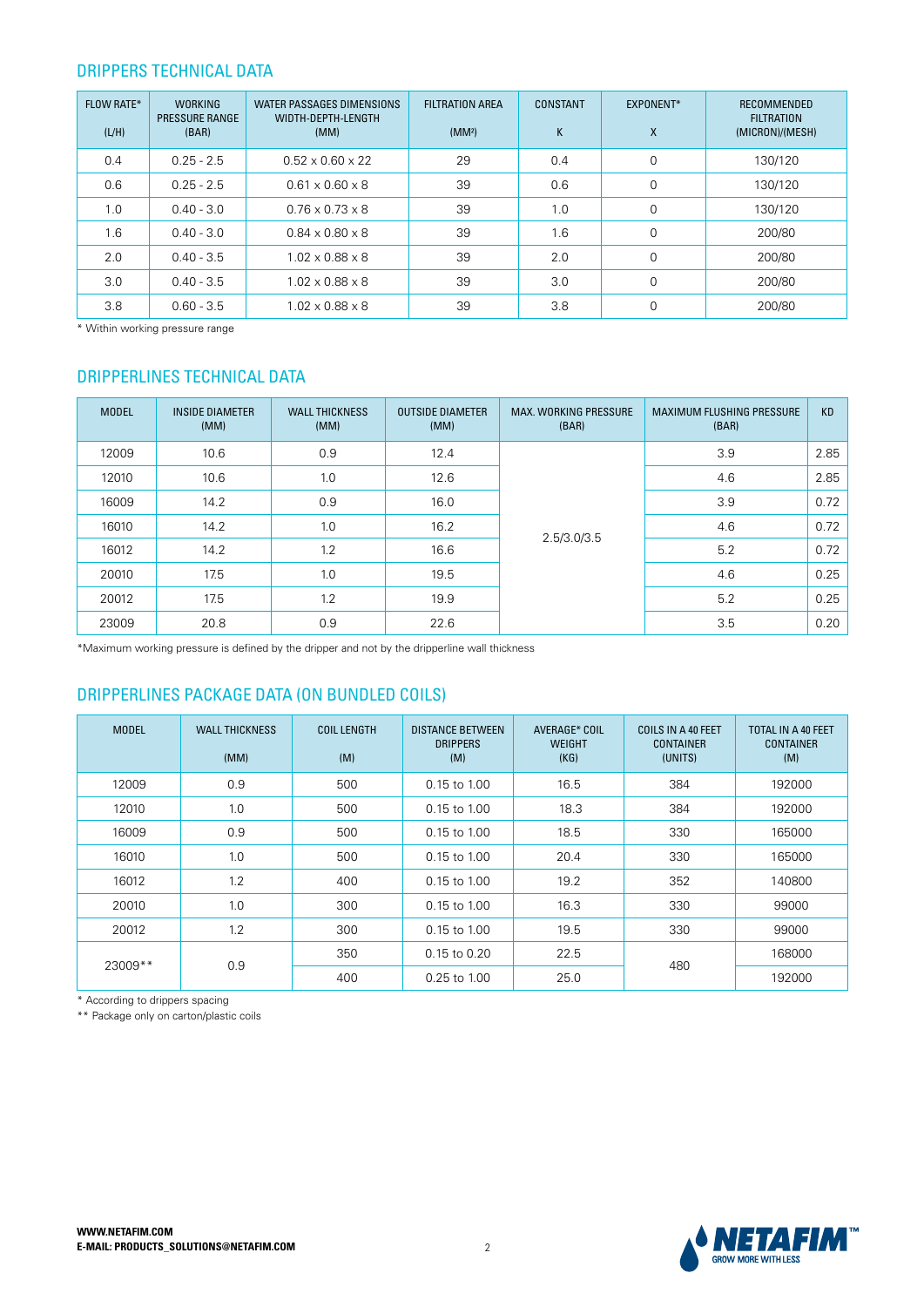|                       | DISTANCE BETWEEN DRIPPERS (METER) |     |     |     |     |     |     |     |     |     |  |  |
|-----------------------|-----------------------------------|-----|-----|-----|-----|-----|-----|-----|-----|-----|--|--|
|                       | <b>INLET PRESSURE</b><br>(BAR)    | 0.2 | 0.3 | 0.4 | 0.5 | 0.6 | 0.7 | 0.8 | 0.9 | 1.0 |  |  |
| <b>UPHILL</b>         | 1.0                               | 70  | 98  | 121 | 141 | 158 | 174 | 186 | 197 | 207 |  |  |
| 2%                    | 1.5                               | 89  | 126 | 158 | 188 | 214 | 237 | 258 | 277 | 295 |  |  |
|                       | 2.0                               | 103 | 146 | 185 | 221 | 253 | 282 | 310 | 335 | 358 |  |  |
|                       | 2.5                               | 113 | 162 | 206 | 247 | 284 | 318 | 350 | 380 | 407 |  |  |
|                       |                                   |     |     |     |     |     |     |     |     |     |  |  |
|                       | 1.0                               | 77  | 112 | 144 | 176 | 205 | 234 | 261 | 287 | 312 |  |  |
| <b>FLAT</b>           | 1.5                               | 95  | 137 | 178 | 217 | 253 | 288 | 322 | 355 | 386 |  |  |
| <b>TERRAIN</b>        | 2.0                               | 108 | 156 | 202 | 246 | 288 | 328 | 366 | 404 | 440 |  |  |
|                       | 2.5                               | 118 | 171 | 222 | 270 | 316 | 361 | 403 | 444 | 483 |  |  |
|                       |                                   |     |     |     |     |     |     |     |     |     |  |  |
|                       | 1.0                               | 84  | 126 | 168 | 211 | 256 | 303 | 355 | 413 | 480 |  |  |
| <b>DOWNHILL</b><br>2% | 1.5                               | 100 | 149 | 198 | 246 | 295 | 347 | 404 | 465 | 536 |  |  |
|                       | 2.0                               | 112 | 167 | 220 | 272 | 326 | 382 | 442 | 506 | 580 |  |  |
|                       | 2.5                               | 122 | 181 | 238 | 294 | 351 | 410 | 473 | 541 | 617 |  |  |

Minimum considered pressure 0.4 bar

## MAX. LATERAL LENGTH (METER) AT DIFFERENT INLET PRESSURE AND DIFFERENT SLOPES

DRIPNET PC™ AS 12009/12010 • ID 10.6 MM • KD 2.85 • FLOW RATE 0.6 L/H

|                 | DISTANCE BETWEEN DRIPPERS (METER) |     |     |     |     |     |     |     |     |     |  |  |
|-----------------|-----------------------------------|-----|-----|-----|-----|-----|-----|-----|-----|-----|--|--|
|                 | <b>INLET PRESSURE</b><br>(BAR)    | 0.2 | 0.3 | 0.4 | 0.5 | 0.6 | 0.7 | 0.8 | 0.9 | 1.0 |  |  |
| <b>UPHILL</b>   | 1.0                               | 55  | 77  | 97  | 114 | 130 | 144 | 155 | 167 | 176 |  |  |
| 2%              | 1.5                               | 69  | 98  | 125 | 149 | 170 | 190 | 210 | 226 | 242 |  |  |
|                 | 2.0                               | 79  | 113 | 145 | 174 | 200 | 225 | 247 | 269 | 289 |  |  |
|                 | 2.5                               | 88  | 126 | 161 | 193 | 223 | 251 | 278 | 302 | 326 |  |  |
|                 |                                   |     |     |     |     |     |     |     |     |     |  |  |
|                 | 1.0                               | 59  | 86  | 111 | 135 | 157 | 179 | 200 | 221 | 240 |  |  |
| <b>FLAT</b>     | 1.5                               | 72  | 105 | 136 | 166 | 194 | 221 | 247 | 272 | 296 |  |  |
| <b>TERRAIN</b>  | 2.0                               | 82  | 120 | 155 | 189 | 221 | 251 | 282 | 310 | 338 |  |  |
|                 | 2.5                               | 90  | 131 | 170 | 207 | 242 | 277 | 309 | 341 | 371 |  |  |
|                 |                                   |     |     |     |     |     |     |     |     |     |  |  |
|                 | 1.0                               | 63  | 94  | 125 | 156 | 186 | 216 | 248 | 281 | 315 |  |  |
| <b>DOWNHILL</b> | 1.5                               | 76  | 112 | 148 | 183 | 218 | 252 | 286 | 323 | 361 |  |  |
| 2%              | 2.0                               | 85  | 126 | 165 | 204 | 242 | 279 | 317 | 356 | 396 |  |  |
|                 | 2.5                               | 93  | 137 | 180 | 221 | 262 | 302 | 342 | 383 | 426 |  |  |

Minimum considered pressure 0.4 bar

## MAX. LATERAL LENGTH (METER) AT DIFFERENT INLET PRESSURE AND DIFFERENT SLOPES

#### DRIPNET PC™ AS 12009/12010 • ID 10.6 MM • KD 2.85 • FLOW RATE 1.0 L/H

|                       | DISTANCE BETWEEN DRIPPERS (METER) |     |     |     |     |     |     |     |     |     |  |  |  |
|-----------------------|-----------------------------------|-----|-----|-----|-----|-----|-----|-----|-----|-----|--|--|--|
|                       | <b>INLET PRESSURE</b><br>(BAR)    | 0.2 | 0.3 | 0.4 | 0.5 | 0.6 | 0.7 | 0.8 | 0.9 | 1.0 |  |  |  |
| <b>UPHILL</b>         | 1.0                               | 40  | 57  | 72  | 86  | 98  | 110 | 120 | 130 | 139 |  |  |  |
| 2%                    | 1.5                               | 50  | 72  | 92  | 110 | 127 | 143 | 158 | 171 | 184 |  |  |  |
|                       | 2.0                               | 57  | 82  | 106 | 127 | 147 | 166 | 184 | 201 | 217 |  |  |  |
|                       | 2.5                               | 63  | 91  | 117 | 141 | 164 | 185 | 206 | 225 | 243 |  |  |  |
|                       |                                   |     |     |     |     |     |     |     |     |     |  |  |  |
|                       | 1.0                               | 42  | 61  | 79  | 97  | 113 | 128 | 143 | 158 | 172 |  |  |  |
| <b>FLAT</b>           | 1.5                               | 52  | 75  | 98  | 119 | 139 | 158 | 177 | 195 | 212 |  |  |  |
| <b>TERRAIN</b>        | 2.0                               | 59  | 86  | 111 | 135 | 158 | 180 | 202 | 222 | 242 |  |  |  |
|                       | 2.5                               | 64  | 94  | 122 | 148 | 173 | 198 | 222 | 244 | 266 |  |  |  |
|                       |                                   |     |     |     |     |     |     |     |     |     |  |  |  |
|                       | 1.0                               | 44  | 65  | 86  | 107 | 127 | 147 | 167 | 187 | 206 |  |  |  |
| <b>DOWNHILL</b><br>2% | 1.5                               | 53  | 79  | 103 | 128 | 151 | 174 | 197 | 219 | 241 |  |  |  |
|                       | 2.0                               | 60  | 89  | 116 | 143 | 169 | 194 | 219 | 244 | 268 |  |  |  |
|                       | 2.5                               | 66  | 97  | 126 | 155 | 184 | 211 | 238 | 264 | 290 |  |  |  |

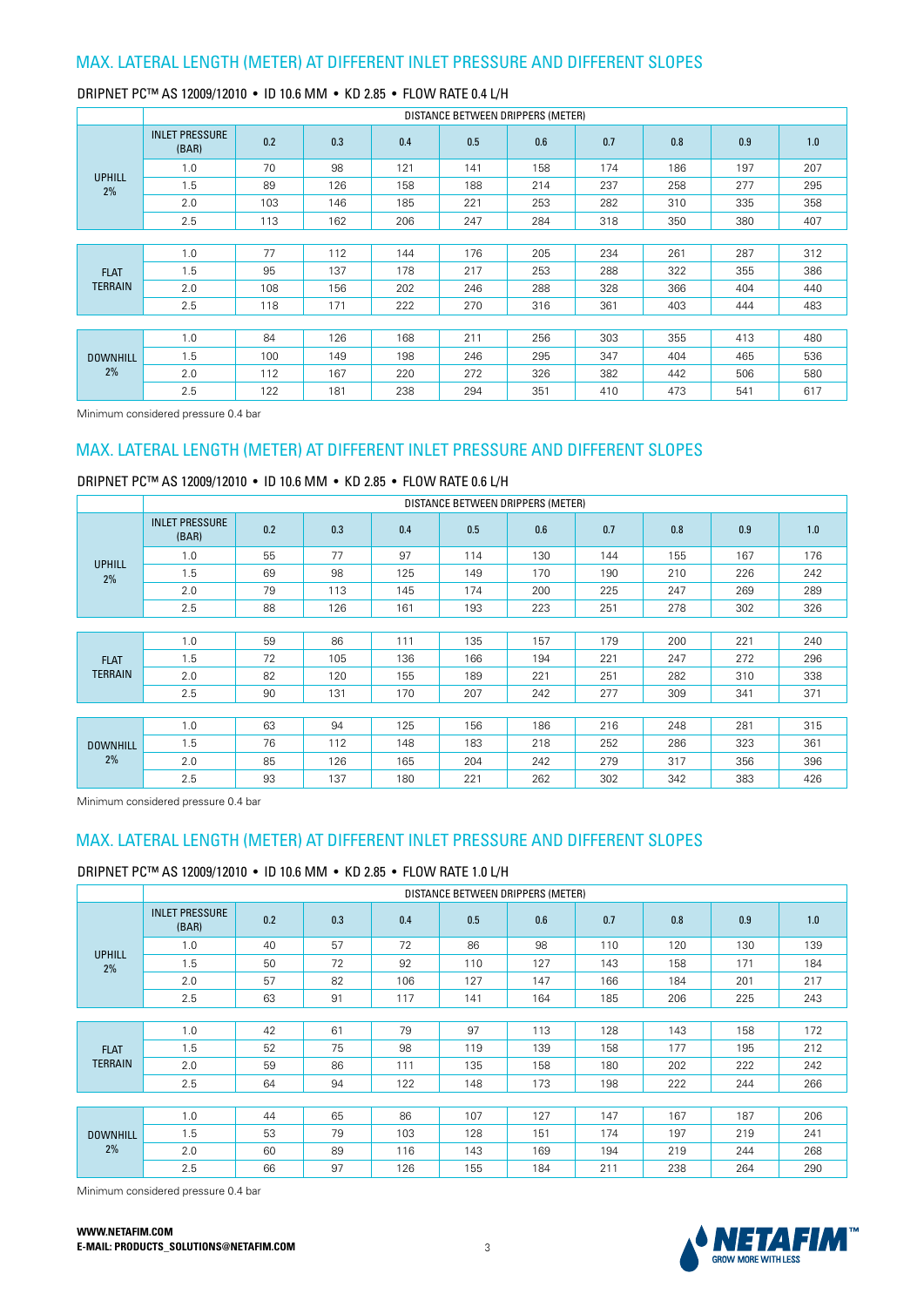|                       | DISTANCE BETWEEN DRIPPERS (METER) |     |     |     |     |     |     |     |     |     |  |  |
|-----------------------|-----------------------------------|-----|-----|-----|-----|-----|-----|-----|-----|-----|--|--|
|                       | <b>INLET PRESSURE</b><br>(BAR)    | 0.2 | 0.3 | 0.4 | 0.5 | 0.6 | 0.7 | 0.8 | 0.9 | 1.0 |  |  |
| <b>UPHILL</b>         | 1.0                               | 30  | 43  | 54  | 65  | 75  | 84  | 93  | 101 | 108 |  |  |
| 2%                    | 1.5                               | 37  | 53  | 68  | 83  | 95  | 108 | 119 | 131 | 141 |  |  |
|                       | 2.0                               | 42  | 61  | 78  | 95  | 110 | 125 | 138 | 152 | 165 |  |  |
|                       | 2.5                               | 46  | 67  | 87  | 105 | 122 | 139 | 154 | 169 | 183 |  |  |
|                       |                                   |     |     |     |     |     |     |     |     |     |  |  |
|                       | 1.0                               | 31  | 45  | 58  | 71  | 83  | 95  | 106 | 116 | 127 |  |  |
| <b>FLAT</b>           | 1.5                               | 38  | 55  | 72  | 87  | 102 | 116 | 130 | 143 | 156 |  |  |
| <b>TERRAIN</b>        | 2.0                               | 43  | 63  | 81  | 99  | 116 | 132 | 148 | 164 | 178 |  |  |
|                       | 2.5                               | 47  | 69  | 89  | 109 | 127 | 146 | 163 | 180 | 196 |  |  |
|                       |                                   |     |     |     |     |     |     |     |     |     |  |  |
|                       | 1.0                               | 32  | 47  | 62  | 77  | 91  | 104 | 118 | 132 | 145 |  |  |
| <b>DOWNHILL</b><br>2% | 1.5                               | 39  | 57  | 75  | 92  | 109 | 125 | 141 | 157 | 172 |  |  |
|                       | 2.0                               | 44  | 64  | 84  | 104 | 122 | 140 | 158 | 175 | 192 |  |  |
|                       | 2.5                               | 48  | 70  | 92  | 113 | 133 | 153 | 171 | 190 | 209 |  |  |

### DRIPNET PC™ AS 12009/12010 • ID 10.6 MM • KD 2.85 • FLOW RATE 1.6 L/H

Minimum considered pressure 0.4 bar

## MAX. LATERAL LENGTH (METER) AT DIFFERENT INLET PRESSURE AND DIFFERENT SLOPES

## DRIPNET PC™ AS 12009/12010 • ID 10.6 MM • KD 2.85 • FLOW RATE 2.0 L/H

|                 | DISTANCE BETWEEN DRIPPERS (METER) |     |     |     |     |     |     |     |     |     |  |  |
|-----------------|-----------------------------------|-----|-----|-----|-----|-----|-----|-----|-----|-----|--|--|
|                 | <b>INLET PRESSURE</b><br>(BAR)    | 0.2 | 0.3 | 0.4 | 0.5 | 0.6 | 0.7 | 0.8 | 0.9 | 1.0 |  |  |
| <b>UPHILL</b>   | 1.0                               | 26  | 37  | 47  | 57  | 66  | 74  | 82  | 89  | 96  |  |  |
| 2%              | 1.5                               | 32  | 46  | 59  | 72  | 83  | 95  | 105 | 114 | 124 |  |  |
|                 | 2.0                               | 36  | 53  | 68  | 83  | 96  | 109 | 121 | 132 | 144 |  |  |
|                 | 2.5                               | 40  | 58  | 75  | 91  | 106 | 120 | 134 | 148 | 160 |  |  |
|                 |                                   |     |     |     |     |     |     |     |     |     |  |  |
|                 | 1.0                               | 27  | 39  | 50  | 61  | 71  | 81  | 91  | 101 | 109 |  |  |
| <b>FLAT</b>     | 1.5                               | 33  | 48  | 62  | 75  | 88  | 101 | 113 | 124 | 135 |  |  |
| <b>TERRAIN</b>  | 2.0                               | 37  | 54  | 70  | 86  | 100 | 114 | 128 | 141 | 154 |  |  |
|                 | 2.5                               | 41  | 59  | 77  | 94  | 110 | 126 | 141 | 156 | 169 |  |  |
|                 |                                   |     |     |     |     |     |     |     |     |     |  |  |
|                 | 1.0                               | 27  | 41  | 53  | 66  | 77  | 89  | 101 | 113 | 123 |  |  |
| <b>DOWNHILL</b> | 1.5                               | 33  | 49  | 64  | 79  | 93  | 107 | 121 | 134 | 147 |  |  |
| 2%              | 2.0                               | 38  | 55  | 72  | 89  | 104 | 120 | 135 | 150 | 164 |  |  |
|                 | 2.5                               | 41  | 60  | 79  | 97  | 114 | 131 | 147 | 163 | 179 |  |  |

Minimum considered pressure 0.4 bar

### MAX. LATERAL LENGTH (METER) AT DIFFERENT INLET PRESSURE AND DIFFERENT SLOPES

### DRIPNET PC™ AS 12009/12010 • ID 10.6 MM • KD 2.85 • FLOW RATE 3.0 L/H

|                       |                                |     |     |     | DISTANCE BETWEEN DRIPPERS (METER) |     |     |     |     |     |  |
|-----------------------|--------------------------------|-----|-----|-----|-----------------------------------|-----|-----|-----|-----|-----|--|
|                       | <b>INLET PRESSURE</b><br>(BAR) | 0.2 | 0.3 | 0.4 | 0.5                               | 0.6 | 0.7 | 0.8 | 0.9 | 1.0 |  |
| <b>UPHILL</b>         | 1.0                            | 20  | 29  | 37  | 45                                | 52  | 58  | 64  | 70  | 76  |  |
| 2%                    | 1.5                            | 25  | 36  | 46  | 56                                | 65  | 74  | 82  | 89  | 97  |  |
|                       | 2.0                            | 28  | 41  | 52  | 64                                | 74  | 85  | 94  | 104 | 112 |  |
|                       | 2.5                            | 31  | 45  | 58  | 71                                | 82  | 93  | 104 | 114 | 124 |  |
|                       |                                |     |     |     |                                   |     |     |     |     |     |  |
|                       | 1.0                            | 20  | 30  | 38  | 47                                | 55  | 62  | 70  | 77  | 84  |  |
| <b>FLAT</b>           | 1.5                            | 25  | 36  | 47  | 58                                | 68  | 77  | 86  | 95  | 104 |  |
| <b>TERRAIN</b>        | 2.0                            | 28  | 41  | 54  | 66                                | 77  | 88  | 98  | 108 | 118 |  |
|                       | 2.5                            | 31  | 45  | 59  | 72                                | 85  | 97  | 108 | 119 | 130 |  |
|                       |                                |     |     |     |                                   |     |     |     |     |     |  |
|                       | 1.0                            | 21  | 31  | 40  | 50                                | 58  | 67  | 75  | 84  | 92  |  |
| <b>DOWNHILL</b><br>2% | 1.5                            | 25  | 37  | 49  | 60                                | 70  | 81  | 91  | 101 | 111 |  |
|                       | 2.0                            | 29  | 42  | 55  | 68                                | 79  | 91  | 102 | 113 | 124 |  |
|                       | 2.5                            | 31  | 46  | 60  | 74                                | 87  | 99  | 112 | 124 | 136 |  |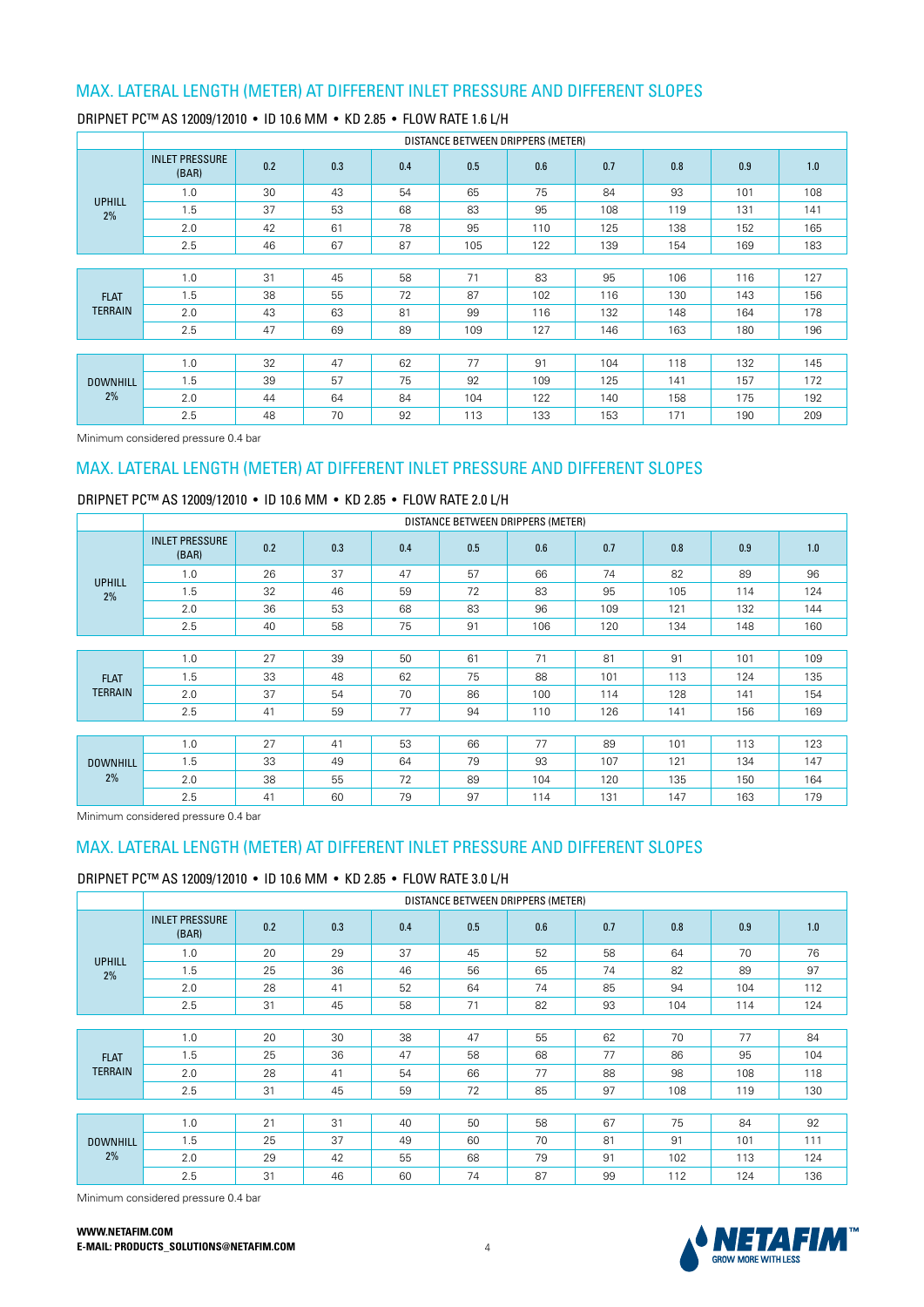|                 | DISTANCE BETWEEN DRIPPERS (METER) |     |     |     |     |     |     |     |      |      |  |  |
|-----------------|-----------------------------------|-----|-----|-----|-----|-----|-----|-----|------|------|--|--|
|                 | <b>INLET PRESSURE</b><br>(BAR)    | 0.2 | 0.3 | 0.4 | 0.5 | 0.6 | 0.7 | 0.8 | 0.9  | 1.0  |  |  |
| <b>UPHILL</b>   | 1.0                               | 137 | 175 | 202 | 222 | 237 | 248 | 257 | 264  | 269  |  |  |
| 2%              | 1.5                               | 181 | 239 | 286 | 323 | 353 | 378 | 398 | 416  | 431  |  |  |
|                 | 2.0                               | 212 | 285 | 346 | 396 | 438 | 474 | 505 | 532  | 556  |  |  |
|                 | 2.5                               | 237 | 322 | 393 | 453 | 505 | 551 | 590 | 626  | 658  |  |  |
|                 |                                   |     |     |     |     |     |     |     |      |      |  |  |
|                 | 1.0                               | 168 | 237 | 299 | 356 | 409 | 460 | 508 | 554  | 597  |  |  |
| <b>FLAT</b>     | 1.5                               | 207 | 292 | 369 | 441 | 507 | 570 | 630 | 686  | 741  |  |  |
| <b>TERRAIN</b>  | 2.0                               | 236 | 332 | 421 | 502 | 578 | 650 | 718 | 784  | 846  |  |  |
|                 | 2.5                               | 259 | 365 | 462 | 553 | 636 | 715 | 791 | 863  | 932  |  |  |
|                 |                                   |     |     |     |     |     |     |     |      |      |  |  |
|                 | 1.0                               | 201 | 301 | 402 | 503 | 604 | 700 | 788 | 875  | 960  |  |  |
| <b>DOWNHILL</b> | 1.5                               | 234 | 346 | 456 | 564 | 671 | 774 | 869 | 962  | 1054 |  |  |
| 2%              | 2.0                               | 260 | 380 | 498 | 613 | 725 | 834 | 935 | 1034 | 1131 |  |  |
|                 | 2.5                               | 281 | 410 | 534 | 655 | 772 | 886 | 992 | 1096 | 1198 |  |  |

#### DRIPNET PC™ 16009/16010/16012 • ID 14.2 MM • KD 0.72 • FLOW RATE 0.4 L/H

Minimum considered pressure 0.4 bar bue to lateral filling time and flushing effectiveness it is not recommended to exceed 800 meters lateral length

# MAX. LATERAL LENGTH (METER) AT DIFFERENT INLET PRESSURE AND DIFFERENT SLOPES

#### DRIPNFT PC™ 16009/16010/16012 • ID 14.2 MM • KD 0.72 • FLOW RATE 0.6 L/H

|                       |                                |     |     |     |     | DISTANCE BETWEEN DRIPPERS (METER) |     |     |     |     |  |
|-----------------------|--------------------------------|-----|-----|-----|-----|-----------------------------------|-----|-----|-----|-----|--|
|                       | <b>INLET PRESSURE</b><br>(BAR) | 0.2 | 0.3 | 0.4 | 0.5 | 0.6                               | 0.7 | 0.8 | 0.9 | 1.0 |  |
|                       | 1.0                            | 110 | 145 | 171 | 192 | 208                               | 221 | 232 | 240 | 248 |  |
| <b>UPHILL</b><br>2%   | 1.5                            | 143 | 193 | 234 | 268 | 297                               | 322 | 343 | 362 | 378 |  |
|                       | 2.0                            | 167 | 227 | 278 | 323 | 361                               | 394 | 424 | 450 | 474 |  |
|                       | 2.5                            | 186 | 255 | 314 | 366 | 411                               | 452 | 488 | 521 | 551 |  |
|                       |                                |     |     |     |     |                                   |     |     |     |     |  |
|                       | 1.0                            | 129 | 182 | 230 | 274 | 315                               | 354 | 391 | 427 | 460 |  |
| <b>FLAT</b>           | 1.5                            | 159 | 224 | 284 | 339 | 390                               | 438 | 485 | 528 | 571 |  |
| <b>TERRAIN</b>        | 2.0                            | 181 | 255 | 323 | 386 | 445                               | 501 | 553 | 603 | 652 |  |
|                       | 2.5                            | 198 | 281 | 355 | 425 | 490                               | 551 | 609 | 664 | 718 |  |
|                       |                                |     |     |     |     |                                   |     |     |     |     |  |
|                       | 1.0                            | 148 | 220 | 291 | 361 | 431                               | 501 | 570 | 638 | 703 |  |
| <b>DOWNHILL</b><br>2% | 1.5                            | 175 | 256 | 335 | 412 | 487                               | 561 | 635 | 708 | 777 |  |
|                       | 2.0                            | 195 | 284 | 369 | 452 | 532                               | 611 | 689 | 765 | 838 |  |
|                       | 2.5                            | 211 | 306 | 397 | 485 | 570                               | 652 | 734 | 814 | 890 |  |

Minimum considered pressure 0.4 bar **Due to lateral filling time and flushing effectiveness it is not recommended to exceed 800 meters lateral length** 

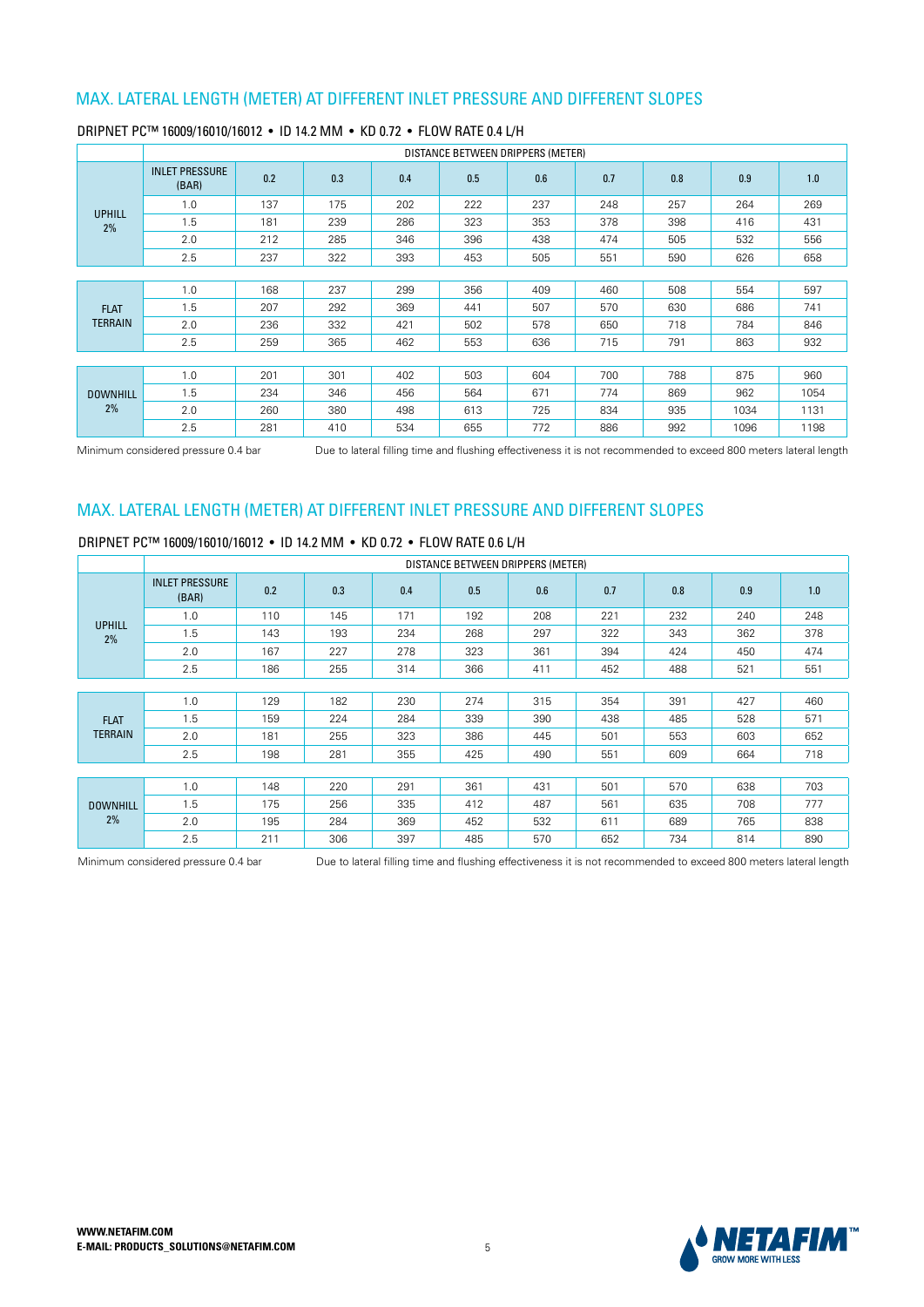|                 |                                |     |     |     | DISTANCE BETWEEN DRIPPERS (METER) |     |     |     |     |     |
|-----------------|--------------------------------|-----|-----|-----|-----------------------------------|-----|-----|-----|-----|-----|
|                 | <b>INLET PRESSURE</b><br>(BAR) | 0.2 | 0.3 | 0.4 | 0.5                               | 0.6 | 0.7 | 0.8 | 0.9 | 1.0 |
| <b>UPHILL</b>   | 1.0                            | 83  | 111 | 134 | 153                               | 169 | 183 | 194 | 205 | 214 |
| 2%              | 1.5                            | 106 | 145 | 178 | 207                               | 232 | 253 | 274 | 292 | 308 |
|                 | 2.0                            | 122 | 169 | 209 | 244                               | 275 | 304 | 330 | 354 | 375 |
|                 | 2.5                            | 135 | 188 | 234 | 274                               | 311 | 344 | 374 | 403 | 429 |
|                 |                                |     |     |     |                                   |     |     |     |     |     |
|                 | 1.0                            | 92  | 130 | 165 | 197                               | 226 | 255 | 282 | 307 | 331 |
| <b>FLAT</b>     | 1.5                            | 114 | 161 | 204 | 243                               | 280 | 315 | 349 | 381 | 411 |
| <b>TERRAIN</b>  | 2.0                            | 129 | 183 | 232 | 277                               | 320 | 360 | 398 | 434 | 469 |
|                 | 2.5                            | 142 | 201 | 255 | 305                               | 352 | 396 | 438 | 478 | 517 |
|                 |                                |     |     |     |                                   |     |     |     |     |     |
|                 | 1.0                            | 102 | 150 | 196 | 242                               | 287 | 330 | 374 | 418 | 461 |
| <b>DOWNHILL</b> | 1.5                            | 122 | 177 | 230 | 281                               | 331 | 379 | 426 | 473 | 520 |
| 2%              | 2.0                            | 136 | 197 | 255 | 311                               | 364 | 417 | 468 | 518 | 567 |
|                 | 2.5                            | 148 | 214 | 276 | 336                               | 393 | 449 | 502 | 555 | 607 |

### DRIPNET PC™ 16009/16010/16012 • ID 14.2 MM • KD 0.72 • FLOW RATE 1.0 L/H

Minimum considered pressure 0.4 bar

# MAX. LATERAL LENGTH (METER) AT DIFFERENT INLET PRESSURE AND DIFFERENT SLOPES

#### DRIPNET PC™ 16009/16010/16012 • ID 14.2 MM • KD 0.72 • FLOW RATE 1.6 L/H

|                     |                                |     |     |     | DISTANCE BETWEEN DRIPPERS (METER) |     |     |     |     |     |
|---------------------|--------------------------------|-----|-----|-----|-----------------------------------|-----|-----|-----|-----|-----|
|                     | <b>INLET PRESSURE</b><br>(BAR) | 0.2 | 0.3 | 0.4 | 0.5                               | 0.6 | 0.7 | 0.8 | 0.9 | 1.0 |
|                     | 1.0                            | 63  | 86  | 105 | 121                               | 136 | 148 | 159 | 169 | 178 |
| <b>UPHILL</b><br>2% | 1.5                            | 79  | 110 | 136 | 159                               | 180 | 199 | 216 | 231 | 246 |
|                     | 2.0                            | 91  | 127 | 158 | 187                               | 212 | 235 | 256 | 276 | 295 |
|                     | 2.5                            | 101 | 141 | 176 | 208                               | 237 | 264 | 289 | 311 | 333 |
|                     |                                |     |     |     |                                   |     |     |     |     |     |
|                     | 1.0                            | 68  | 96  | 122 | 145                               | 167 | 188 | 208 | 227 | 245 |
| <b>FLAT</b>         | 1.5                            | 84  | 118 | 150 | 180                               | 207 | 232 | 258 | 281 | 304 |
| <b>TERRAIN</b>      | 2.0                            | 95  | 135 | 171 | 205                               | 236 | 265 | 294 | 320 | 347 |
|                     | 2.5                            | 104 | 148 | 188 | 225                               | 259 | 292 | 323 | 353 | 382 |
|                     |                                |     |     |     |                                   |     |     |     |     |     |
|                     | 1.0                            | 73  | 107 | 138 | 170                               | 200 | 230 | 258 | 287 | 316 |
| <b>DOWNHILL</b>     | 1.5                            | 88  | 127 | 164 | 200                               | 234 | 267 | 300 | 332 | 363 |
| 2%                  | 2.0                            | 99  | 143 | 184 | 223                               | 260 | 297 | 332 | 366 | 400 |
|                     | 2.5                            | 108 | 155 | 199 | 242                               | 282 | 321 | 358 | 395 | 431 |

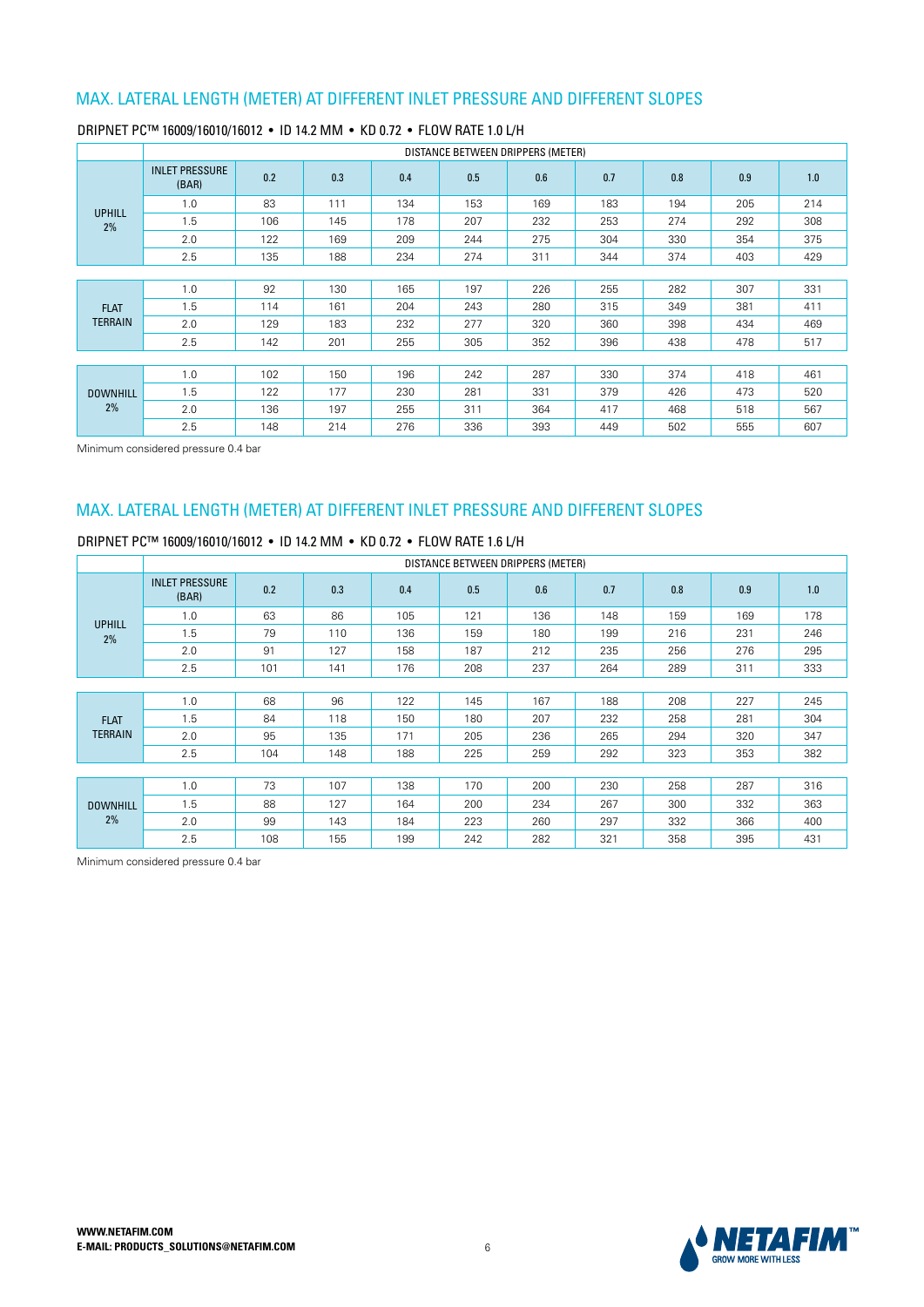|                       |                                |     |     |     |     | DISTANCE BETWEEN DRIPPERS (METER) |     |     |     |     |
|-----------------------|--------------------------------|-----|-----|-----|-----|-----------------------------------|-----|-----|-----|-----|
|                       | <b>INLET PRESSURE</b><br>(BAR) | 0.2 | 0.3 | 0.4 | 0.5 | 0.6                               | 0.7 | 0.8 | 0.9 | 1.0 |
|                       | 1.0                            | 55  | 75  | 92  | 108 | 121                               | 133 | 143 | 153 | 162 |
| <b>UPHILL</b>         | 1.5                            | 69  | 96  | 119 | 140 | 159                               | 176 | 192 | 206 | 220 |
| 2%                    | 2.0                            | 79  | 110 | 138 | 164 | 186                               | 207 | 226 | 244 | 261 |
|                       | 2.5                            | 87  | 122 | 154 | 182 | 208                               | 232 | 254 | 275 | 294 |
|                       | 3.0                            | 94  | 133 | 167 | 198 | 226                               | 253 | 278 | 301 | 322 |
|                       |                                |     |     |     |     |                                   |     |     |     |     |
|                       | 1.0                            | 59  | 83  | 105 | 126 | 145                               | 163 | 180 | 196 | 212 |
| <b>FLAT</b>           | 1.5                            | 72  | 102 | 130 | 155 | 179                               | 202 | 223 | 243 | 263 |
| <b>TERRAIN</b>        | 2.0                            | 82  | 116 | 148 | 177 | 204                               | 230 | 254 | 278 | 300 |
|                       | 2.5                            | 90  | 128 | 162 | 195 | 224                               | 253 | 280 | 306 | 331 |
|                       | 3.0                            | 97  | 138 | 175 | 210 | 242                               | 272 | 302 | 329 | 356 |
|                       |                                |     |     |     |     |                                   |     |     |     |     |
|                       | 1.0                            | 63  | 91  | 118 | 144 | 169                               | 194 | 218 | 242 | 266 |
|                       | 1.5                            | 75  | 109 | 140 | 171 | 199                               | 228 | 255 | 282 | 308 |
| <b>DOWNHILL</b><br>2% | 2.0                            | 85  | 122 | 157 | 191 | 223                               | 253 | 283 | 312 | 340 |
|                       | 2.5                            | 93  | 133 | 171 | 207 | 241                               | 274 | 306 | 338 | 368 |
|                       | 3.0                            | 99  | 143 | 183 | 221 | 257                               | 293 | 326 | 359 | 391 |

#### DRIPNET PC™ 16009/16010/16012 • ID 14.2 MM • KD 0.72 • FLOW RATE 2.0 L/H

Minimum considered pressure 0.4 bar

## MAX. LATERAL LENGTH (METER) AT DIFFERENT INLET PRESSURE AND DIFFERENT SLOPES

#### DRIPNET PC™ 16009/16010/16012 • ID 14.2 MM • KD 0.72 • FLOW RATE 3.0 L/H

|                               |                       | DISTANCE BETWEEN DRIPPERS (METER)<br>0.2<br>0.3<br>0.4<br>0.6<br>0.7<br>0.9<br>1.0<br>0.5<br>0.8<br>(BAR)<br>43<br>59<br>73<br>86<br>97<br>107<br>133<br>1.0<br>117<br>125<br>1.5<br>94<br>53<br>75<br>111<br>126<br>140<br>153<br>166<br>177<br>2.0<br>86<br>61<br>108<br>128<br>146<br>163<br>208<br>179<br>194 |     |     |     |     |     |     |     |     |  |  |
|-------------------------------|-----------------------|-------------------------------------------------------------------------------------------------------------------------------------------------------------------------------------------------------------------------------------------------------------------------------------------------------------------|-----|-----|-----|-----|-----|-----|-----|-----|--|--|
|                               | <b>INLET PRESSURE</b> |                                                                                                                                                                                                                                                                                                                   |     |     |     |     |     |     |     |     |  |  |
|                               |                       |                                                                                                                                                                                                                                                                                                                   |     |     |     |     |     |     |     |     |  |  |
| <b>UPHILL</b>                 |                       |                                                                                                                                                                                                                                                                                                                   |     |     |     |     |     |     |     |     |  |  |
| 2%                            |                       |                                                                                                                                                                                                                                                                                                                   |     |     |     |     |     |     |     |     |  |  |
|                               | 2.5                   | 67                                                                                                                                                                                                                                                                                                                | 95  | 120 | 142 | 163 | 182 | 200 | 217 | 233 |  |  |
|                               | 3.0                   | 73                                                                                                                                                                                                                                                                                                                | 103 | 130 | 154 | 177 | 198 | 218 | 237 | 254 |  |  |
|                               |                       |                                                                                                                                                                                                                                                                                                                   |     |     |     |     |     |     |     |     |  |  |
|                               | 1.0                   | 45                                                                                                                                                                                                                                                                                                                | 64  | 81  | 97  | 112 | 125 | 138 | 151 | 164 |  |  |
|                               | 1.5                   | 55                                                                                                                                                                                                                                                                                                                | 79  | 100 | 120 | 138 | 155 | 172 | 187 | 203 |  |  |
| <b>FLAT</b><br><b>TERRAIN</b> | 2.0                   | 63                                                                                                                                                                                                                                                                                                                | 89  | 114 | 136 | 157 | 177 | 196 | 214 | 231 |  |  |
|                               | 2.5                   | 69                                                                                                                                                                                                                                                                                                                | 98  | 125 | 150 | 173 | 195 | 215 | 236 | 255 |  |  |
|                               | 3.0                   | 74                                                                                                                                                                                                                                                                                                                | 106 | 134 | 161 | 186 | 210 | 232 | 254 | 275 |  |  |
|                               |                       |                                                                                                                                                                                                                                                                                                                   |     |     |     |     |     |     |     |     |  |  |
|                               | 1.0                   | 47                                                                                                                                                                                                                                                                                                                | 68  | 88  | 108 | 126 | 144 | 162 | 178 | 195 |  |  |
|                               | 1.5                   | 57                                                                                                                                                                                                                                                                                                                | 83  | 106 | 129 | 150 | 171 | 190 | 210 | 229 |  |  |
| <b>DOWNHILL</b><br>2%         | 2.0                   | 65                                                                                                                                                                                                                                                                                                                | 93  | 119 | 144 | 168 | 190 | 213 | 234 | 255 |  |  |
|                               | 2.5                   | 71                                                                                                                                                                                                                                                                                                                | 101 | 130 | 157 | 182 | 207 | 231 | 254 | 277 |  |  |
|                               | 3.0                   | 76                                                                                                                                                                                                                                                                                                                | 109 | 139 | 168 | 196 | 222 | 247 | 271 | 295 |  |  |

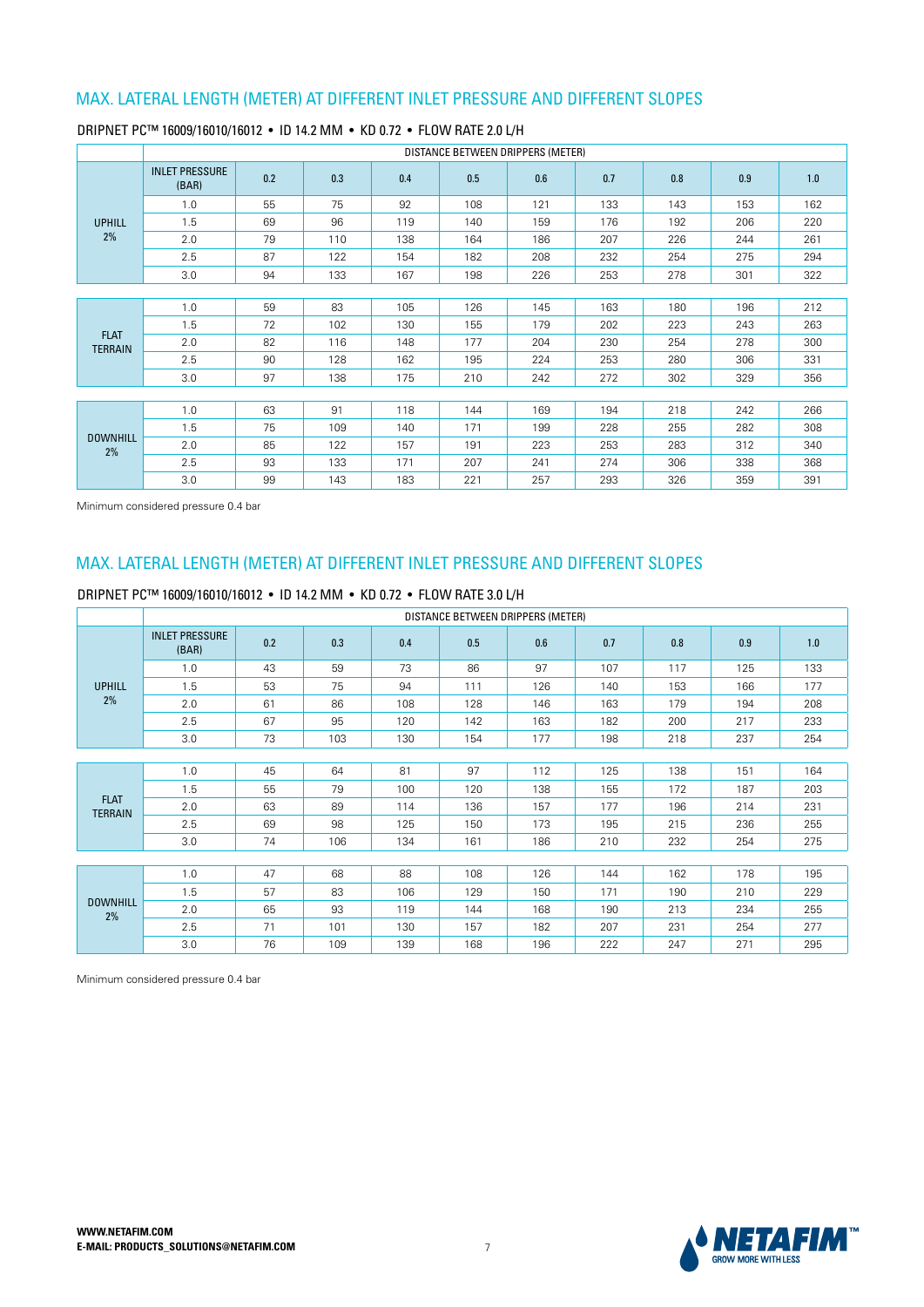|                               |                                |     |     |     | DISTANCE BETWEEN DRIPPERS (METER) |     |     |     |     |     |
|-------------------------------|--------------------------------|-----|-----|-----|-----------------------------------|-----|-----|-----|-----|-----|
|                               | <b>INLET PRESSURE</b><br>(BAR) | 0.2 | 0.3 | 0.4 | 0.5                               | 0.6 | 0.7 | 0.8 | 0.9 | 1.0 |
|                               | 1.0                            | 37  | 51  | 64  | 75                                | 85  | 95  | 103 | 111 | 118 |
| <b>UPHILL</b>                 | 1.5                            | 46  | 65  | 81  | 96                                | 109 | 122 | 134 | 145 | 155 |
| 2%                            | 2.0                            | 53  | 74  | 93  | 111                               | 127 | 142 | 156 | 169 | 182 |
|                               | 2.5                            | 58  | 82  | 103 | 123                               | 141 | 158 | 174 | 189 | 203 |
|                               | 3.0                            | 63  | 88  | 112 | 133                               | 153 | 172 | 189 | 205 | 221 |
|                               |                                |     |     |     |                                   |     |     |     |     |     |
|                               | 1.0                            | 39  | 55  | 69  | 83                                | 95  | 108 | 119 | 131 | 141 |
|                               | 1.5                            | 47  | 67  | 86  | 103                               | 118 | 133 | 147 | 161 | 174 |
| <b>FLAT</b><br><b>TERRAIN</b> | 2.0                            | 54  | 77  | 97  | 117                               | 135 | 152 | 168 | 184 | 199 |
|                               | 2.5                            | 59  | 84  | 107 | 128                               | 148 | 167 | 185 | 203 | 219 |
|                               | 3.0                            | 64  | 91  | 115 | 138                               | 160 | 180 | 199 | 218 | 236 |
|                               |                                |     |     |     |                                   |     |     |     |     |     |
|                               | 1.0                            | 40  | 58  | 75  | 91                                | 106 | 121 | 136 | 150 | 164 |
|                               | 1.5                            | 49  | 70  | 90  | 109                               | 127 | 144 | 162 | 177 | 194 |
| <b>DOWNHILL</b><br>2%         | 2.0                            | 55  | 79  | 102 | 123                               | 143 | 162 | 181 | 199 | 216 |
|                               | 2.5                            | 60  | 86  | 111 | 134                               | 155 | 176 | 197 | 216 | 235 |
|                               | 3.0                            | 65  | 93  | 119 | 143                               | 166 | 189 | 210 | 231 | 251 |

#### DRIPNET PC™ 16009/16010/16012 • ID 14.2 MM • KD 0.72 • FLOW RATE 3.8 L/H

Minimum considered pressure 0.4 bar

## MAX. LATERAL LENGTH (METER) AT DIFFERENT INLET PRESSURE AND DIFFERENT SLOPES

|                 |                                |     |     |     | DISTANCE BETWEEN DRIPPERS (METER) |      |      |      |      |      |
|-----------------|--------------------------------|-----|-----|-----|-----------------------------------|------|------|------|------|------|
|                 | <b>INLET PRESSURE</b><br>(BAR) | 0.2 | 0.3 | 0.4 | 0.5                               | 0.6  | 0.7  | 0.8  | 0.9  | 1.0  |
| <b>UPHILL</b>   | 1.0                            | 193 | 229 | 250 | 263                               | 272  | 278  | 282  | 285  | 288  |
| 2%              | 1.5                            | 271 | 337 | 382 | 416                               | 440  | 459  | 473  | 484  | 494  |
|                 | 2.0                            | 326 | 415 | 481 | 532                               | 571  | 603  | 629  | 651  | 668  |
|                 | 2.5                            | 370 | 477 | 560 | 626                               | 679  | 723  | 760  | 791  | 818  |
|                 |                                |     |     |     |                                   |      |      |      |      |      |
|                 | 1.0                            | 277 | 380 | 470 | 553                               | 629  | 701  | 769  | 833  | 896  |
| <b>FLAT</b>     | 1.5                            | 343 | 470 | 583 | 686                               | 781  | 870  | 955  | 1036 | 1113 |
| <b>TERRAIN</b>  | 2.0                            | 391 | 536 | 666 | 783                               | 892  | 995  | 1092 | 1184 | 1273 |
|                 | 2.5                            | 430 | 590 | 733 | 863                               | 983  | 1096 | 1203 | 1306 | 1403 |
|                 |                                |     |     |     |                                   |      |      |      |      |      |
|                 | 1.0                            | 367 | 547 | 720 | 875                               | 1025 | 1171 | 1314 | 1455 | 1594 |
| <b>DOWNHILL</b> | 1.5                            | 418 | 612 | 796 | 963                               | 1124 | 1280 | 1434 | 1583 | 1730 |
| 2%              | 2.0                            | 458 | 663 | 858 | 1035                              | 1205 | 1371 | 1531 | 1688 | 1843 |
|                 | 2.5                            | 492 | 707 | 910 | 1097                              | 1276 | 1448 | 1616 | 1780 | 1940 |

#### DRIPNET PC™ 20010/20012 • ID 17.5 MM • KD 0.25 • FLOW RATE 0.4 L/H

Minimum considered pressure 0.4 bar bue to lateral filling time and flushing effectiveness it is not recommended to exceed 800 meters lateral length

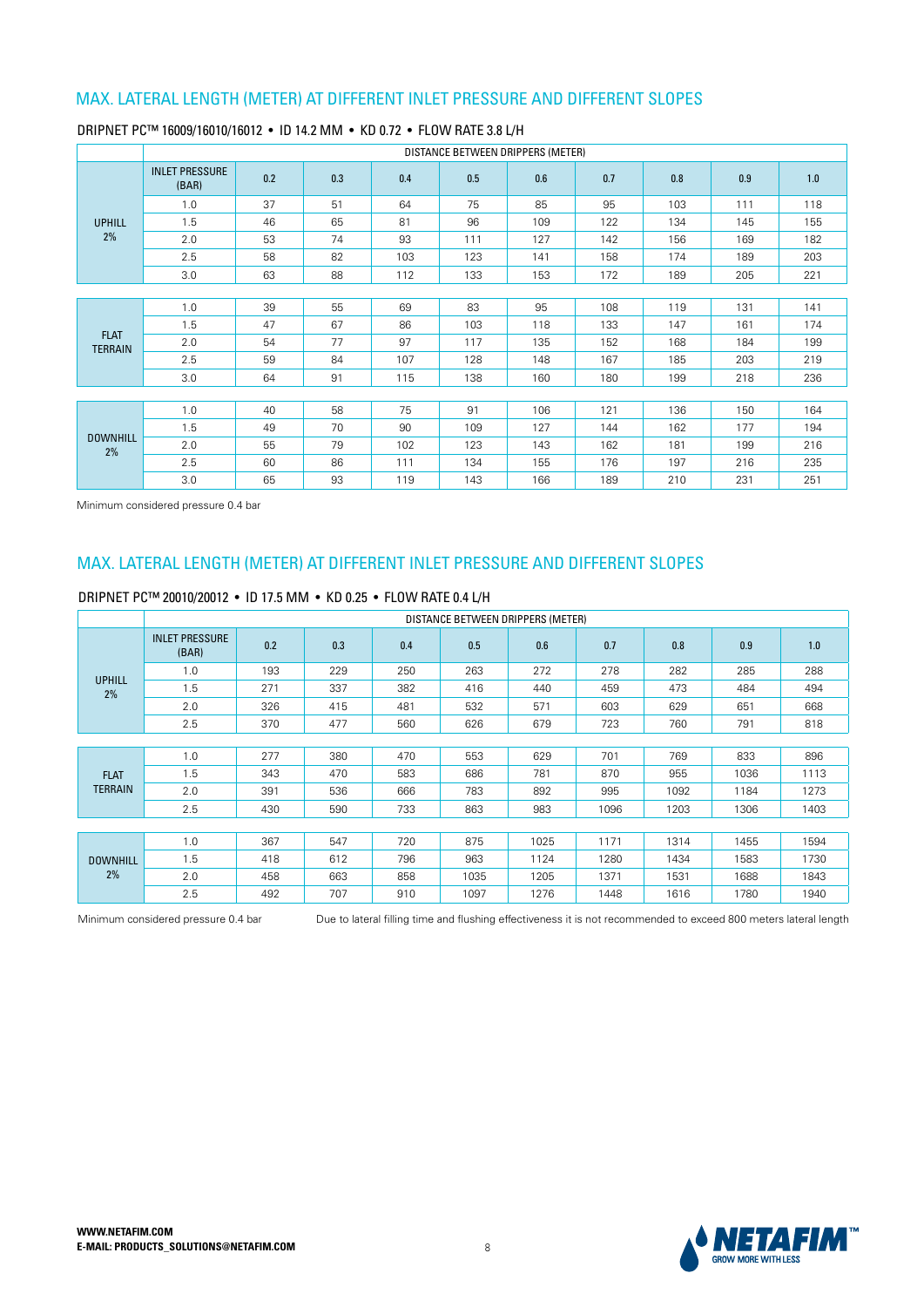|                 |                                |     |     |     | DISTANCE BETWEEN DRIPPERS (METER) |     |      |      |      |      |
|-----------------|--------------------------------|-----|-----|-----|-----------------------------------|-----|------|------|------|------|
|                 | <b>INLET PRESSURE</b><br>(BAR) | 0.2 | 0.3 | 0.4 | 0.5                               | 0.6 | 0.7  | 0.8  | 0.9  | 1.0  |
| <b>UPHILL</b>   | 1.0                            | 162 | 199 | 223 | 240                               | 252 | 261  | 268  | 273  | 277  |
| 2%              | 1.5                            | 220 | 281 | 326 | 361                               | 389 | 411  | 429  | 444  | 456  |
|                 | 2.0                            | 262 | 340 | 401 | 450                               | 490 | 524  | 553  | 578  | 599  |
|                 | 2.5                            | 294 | 386 | 460 | 521                               | 572 | 617  | 654  | 688  | 717  |
|                 |                                |     |     |     |                                   |     |      |      |      |      |
|                 | 1.0                            | 213 | 292 | 362 | 426                               | 485 | 540  | 593  | 643  | 691  |
| <b>FLAT</b>     | 1.5                            | 264 | 362 | 449 | 528                               | 602 | 671  | 736  | 798  | 859  |
| <b>TERRAIN</b>  | 2.0                            | 300 | 413 | 512 | 603                               | 688 | 767  | 842  | 914  | 982  |
|                 | 2.5                            | 330 | 454 | 564 | 665                               | 757 | 845  | 928  | 1006 | 1082 |
|                 |                                |     |     |     |                                   |     |      |      |      |      |
|                 | 1.0                            | 266 | 392 | 516 | 638                               | 749 | 854  | 956  | 1056 | 1154 |
| <b>DOWNHILL</b> | 1.5                            | 308 | 446 | 578 | 709                               | 828 | 941  | 1050 | 1157 | 1262 |
| 2%              | 2.0                            | 340 | 488 | 629 | 766                               | 892 | 1012 | 1128 | 1241 | 1352 |
|                 | 2.5                            | 367 | 523 | 672 | 815                               | 947 | 1072 | 1194 | 1313 | 1429 |

### DRIPNET PC™ 20010/20012 • ID 17.5 MM • KD 0.25 • FLOW RATE 0.6 L/H

Minimum considered pressure 0.4 bar bue to lateral filling time and flushing effectiveness it is not recommended to exceed 800 meters lateral length

## MAX. LATERAL LENGTH (METER) AT DIFFERENT INLET PRESSURE AND DIFFERENT SLOPES

### DRIPNET PC™ 20010/20012 • ID 17.5 MM • KD 0.25 • FLOW RATE 1.0 L/H

|                 |                                |     |     |     | DISTANCE BETWEEN DRIPPERS (METER) |     |     |     |     |     |
|-----------------|--------------------------------|-----|-----|-----|-----------------------------------|-----|-----|-----|-----|-----|
|                 | <b>INLET PRESSURE</b><br>(BAR) | 0.2 | 0.3 | 0.4 | 0.5                               | 0.6 | 0.7 | 0.8 | 0.9 | 1.0 |
| <b>UPHILL</b>   | 1.0                            | 126 | 161 | 185 | 205                               | 219 | 231 | 241 | 248 | 255 |
| 2%              | 1.5                            | 167 | 218 | 258 | 291                               | 319 | 342 | 362 | 379 | 394 |
|                 | 2.0                            | 195 | 258 | 310 | 353                               | 390 | 423 | 451 | 476 | 499 |
|                 | 2.5                            | 218 | 291 | 351 | 403                               | 448 | 487 | 522 | 554 | 584 |
|                 |                                |     |     |     |                                   |     |     |     |     |     |
|                 | 1.0                            | 153 | 210 | 260 | 307                               | 349 | 389 | 427 | 464 | 498 |
| <b>FLAT</b>     | 1.5                            | 189 | 260 | 323 | 380                               | 433 | 483 | 530 | 576 | 619 |
| <b>TERRAIN</b>  | 2.0                            | 215 | 296 | 368 | 434                               | 495 | 552 | 606 | 658 | 708 |
|                 | 2.5                            | 237 | 326 | 406 | 478                               | 545 | 608 | 668 | 725 | 780 |
|                 |                                |     |     |     |                                   |     |     |     |     |     |
|                 | 1.0                            | 180 | 262 | 340 | 418                               | 494 | 568 | 643 | 713 | 777 |
| <b>DOWNHILL</b> | 1.5                            | 212 | 303 | 390 | 474                               | 555 | 635 | 714 | 788 | 858 |
| 2%              | 2.0                            | 236 | 335 | 429 | 518                               | 605 | 689 | 772 | 850 | 924 |
|                 | 2.5                            | 256 | 362 | 461 | 556                               | 647 | 735 | 822 | 904 | 981 |

Minimum considered pressure 0.4 bar <br>
Due to lateral filling time and flushing effectiveness it is not recommended to exceed 800 meters lateral length

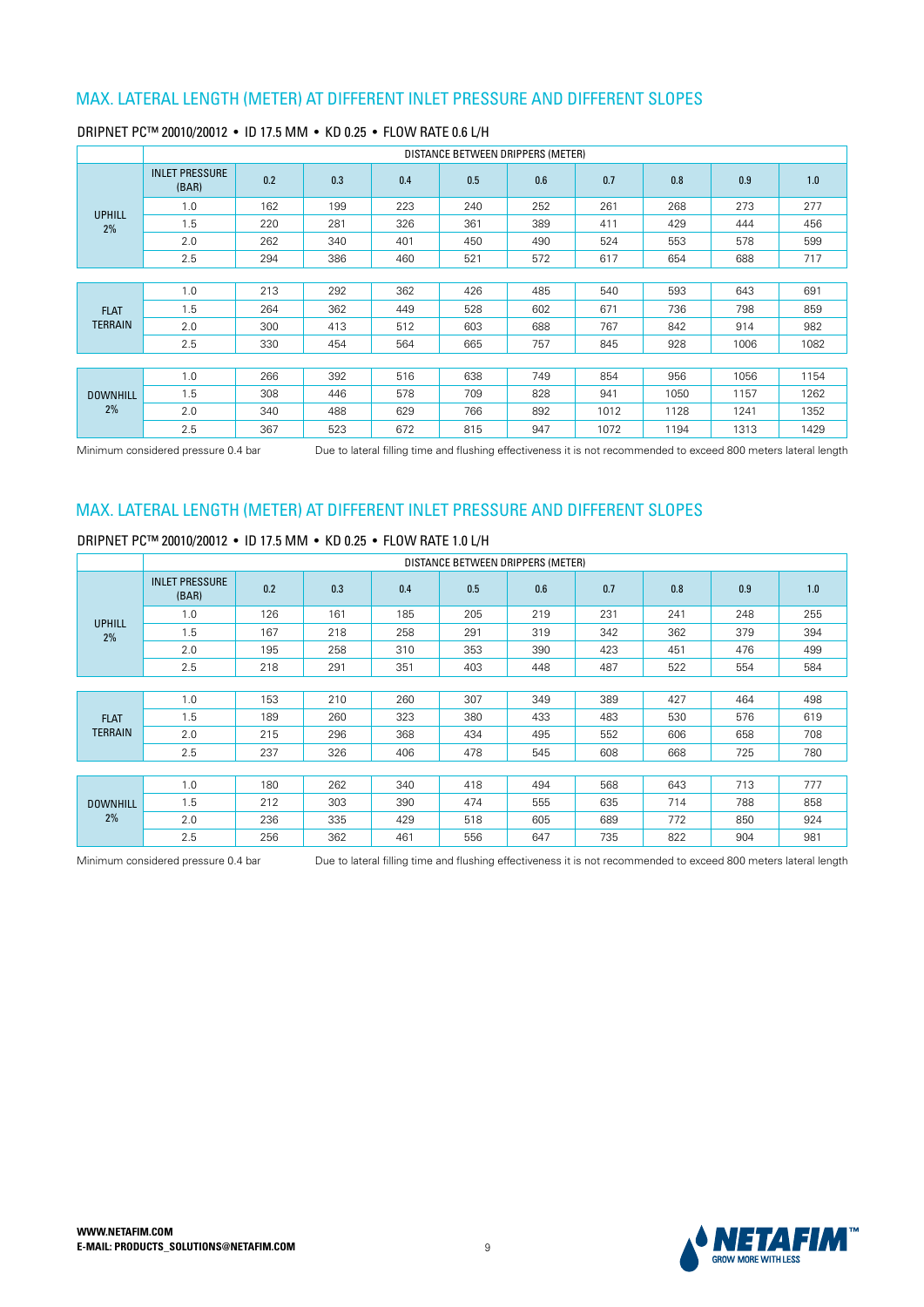|                 |                                |     |     |     |     | DISTANCE BETWEEN DRIPPERS (METER) |     |     |     |     |
|-----------------|--------------------------------|-----|-----|-----|-----|-----------------------------------|-----|-----|-----|-----|
|                 | <b>INLET PRESSURE</b><br>(BAR) | 0.2 | 0.3 | 0.4 | 0.5 | 0.6                               | 0.7 | 0.8 | 0.9 | 1.0 |
| <b>UPHILL</b>   | 1.0                            | 98  | 128 | 150 | 169 | 184                               | 197 | 208 | 217 | 225 |
| 2%              | 1.5                            | 127 | 169 | 203 | 232 | 256                               | 278 | 298 | 315 | 330 |
|                 | 2.0                            | 148 | 198 | 240 | 276 | 308                               | 336 | 362 | 385 | 407 |
|                 | 2.5                            | 164 | 221 | 270 | 312 | 349                               | 383 | 414 | 442 | 468 |
|                 |                                |     |     |     |     |                                   |     |     |     |     |
|                 | 1.0                            | 113 | 155 | 192 | 227 | 258                               | 288 | 316 | 343 | 369 |
| <b>FLAT</b>     | 1.5                            | 139 | 192 | 238 | 281 | 320                               | 357 | 393 | 426 | 458 |
| <b>TERRAIN</b>  | 2.0                            | 159 | 219 | 272 | 321 | 366                               | 408 | 449 | 487 | 524 |
|                 | 2.5                            | 174 | 241 | 299 | 353 | 403                               | 450 | 494 | 536 | 577 |
|                 |                                |     |     |     |     |                                   |     |     |     |     |
|                 | 1.0                            | 128 | 183 | 236 | 288 | 337                               | 386 | 435 | 483 | 531 |
| <b>DOWNHILL</b> | 1.5                            | 152 | 215 | 275 | 332 | 387                               | 440 | 493 | 545 | 595 |
| 2%              | 2.0                            | 170 | 240 | 305 | 367 | 426                               | 483 | 539 | 594 | 647 |
|                 | 2.5                            | 185 | 260 | 330 | 396 | 458                               | 519 | 578 | 635 | 692 |

### DRIPNET PC™ 20010/20012 • ID 17.5 MM • KD 0.25 • FLOW RATE 1.6 L/H

Minimum considered pressure 0.4 bar

## MAX. LATERAL LENGTH (METER) AT DIFFERENT INLET PRESSURE AND DIFFERENT SLOPES

#### DRIPNET PC™ 20010/20012 • ID 17.5 MM • KD 0.25 • FLOW RATE 2.0 L/H

|                               |                                |     |     |     | DISTANCE BETWEEN DRIPPERS (METER) |     |     |     |     |     |
|-------------------------------|--------------------------------|-----|-----|-----|-----------------------------------|-----|-----|-----|-----|-----|
|                               | <b>INLET PRESSURE</b><br>(BAR) | 0.2 | 0.3 | 0.4 | 0.5                               | 0.6 | 0.7 | 0.8 | 0.9 | 1.0 |
|                               | 1.0                            | 87  | 113 | 135 | 153                               | 167 | 180 | 191 | 201 | 209 |
| <b>UPHILL</b>                 | 1.5                            | 111 | 149 | 180 | 206                               | 229 | 250 | 268 | 284 | 300 |
| 2%                            | 2.0                            | 129 | 174 | 211 | 244                               | 274 | 300 | 323 | 345 | 365 |
|                               | 2.5                            | 143 | 194 | 237 | 275                               | 308 | 340 | 367 | 393 | 418 |
|                               | 3.0                            | 155 | 211 | 258 | 301                               | 338 | 373 | 405 | 434 | 462 |
|                               |                                |     |     |     |                                   |     |     |     |     |     |
|                               | 1.0                            | 98  | 134 | 166 | 196                               | 224 | 250 | 274 | 297 | 320 |
|                               | 1.5                            | 120 | 166 | 206 | 243                               | 277 | 309 | 340 | 369 | 397 |
| <b>FLAT</b><br><b>TERRAIN</b> | 2.0                            | 137 | 189 | 236 | 278                               | 317 | 354 | 389 | 422 | 454 |
|                               | 2.5                            | 151 | 208 | 259 | 306                               | 349 | 390 | 428 | 465 | 500 |
|                               | 3.0                            | 163 | 224 | 280 | 330                               | 377 | 421 | 462 | 502 | 540 |
|                               |                                |     |     |     |                                   |     |     |     |     |     |
|                               | 1.0                            | 109 | 155 | 199 | 242                               | 283 | 324 | 364 | 403 | 442 |
|                               | 1.5                            | 130 | 184 | 234 | 282                               | 328 | 372 | 416 | 458 | 500 |
| <b>DOWNHILL</b><br>2%         | 2.0                            | 145 | 205 | 260 | 312                               | 362 | 410 | 457 | 502 | 547 |
|                               | 2.5                            | 158 | 223 | 282 | 338                               | 391 | 442 | 491 | 539 | 586 |
|                               | 3.0                            | 170 | 238 | 301 | 360                               | 416 | 469 | 522 | 572 | 621 |



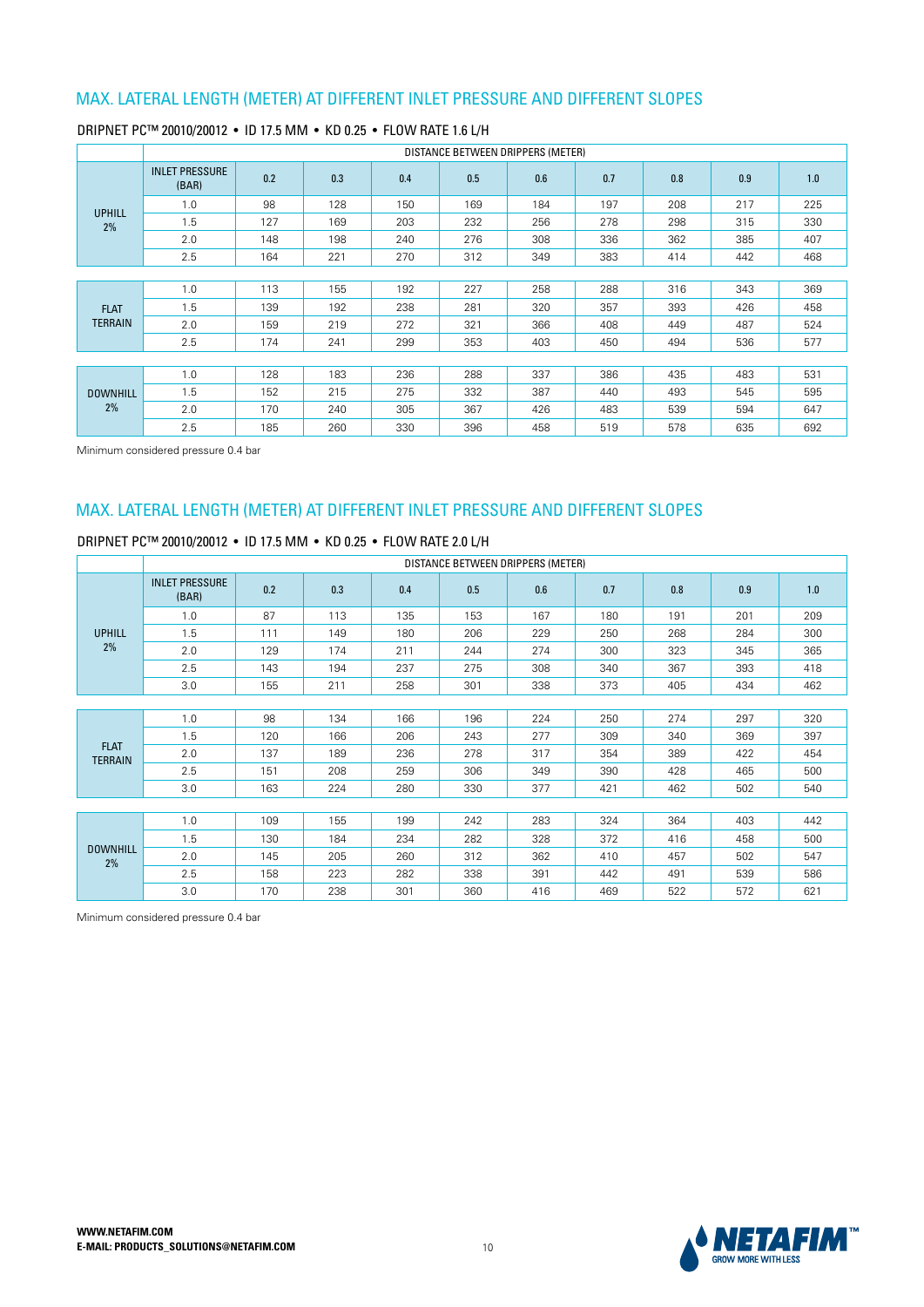|                               |                                |     |     |     | DISTANCE BETWEEN DRIPPERS (METER) |     |     |     |     |     |
|-------------------------------|--------------------------------|-----|-----|-----|-----------------------------------|-----|-----|-----|-----|-----|
|                               | <b>INLET PRESSURE</b><br>(BAR) | 0.2 | 0.3 | 0.4 | 0.5                               | 0.6 | 0.7 | 0.8 | 0.9 | 1.0 |
|                               | 1.0                            | 69  | 91  | 109 | 125                               | 139 | 151 | 161 | 170 | 179 |
| <b>UPHILL</b>                 | 1.5                            | 87  | 117 | 143 | 165                               | 185 | 203 | 219 | 234 | 248 |
| 2%                            | 2.0                            | 101 | 136 | 167 | 194                               | 218 | 240 | 261 | 279 | 297 |
|                               | 2.5                            | 111 | 152 | 186 | 217                               | 245 | 270 | 294 | 316 | 336 |
|                               | 3.0                            | 121 | 164 | 203 | 237                               | 268 | 296 | 322 | 347 | 370 |
|                               |                                |     |     |     |                                   |     |     |     |     |     |
|                               | 1.0                            | 75  | 103 | 128 | 151                               | 172 | 193 | 211 | 230 | 247 |
|                               | 1.5                            | 93  | 128 | 159 | 188                               | 214 | 239 | 262 | 284 | 306 |
| <b>FLAT</b><br><b>TERRAIN</b> | 2.0                            | 105 | 146 | 181 | 214                               | 244 | 273 | 300 | 326 | 350 |
|                               | 2.5                            | 116 | 160 | 200 | 236                               | 269 | 300 | 330 | 359 | 386 |
|                               | 3.0                            | 125 | 173 | 215 | 254                               | 290 | 324 | 356 | 387 | 417 |
|                               |                                |     |     |     |                                   |     |     |     |     |     |
|                               | 1.0                            | 81  | 116 | 148 | 179                               | 208 | 237 | 265 | 293 | 320 |
|                               | 1.5                            | 98  | 138 | 175 | 210                               | 244 | 276 | 307 | 338 | 368 |
| <b>DOWNHILL</b><br>2%         | 2.0                            | 110 | 155 | 196 | 235                               | 271 | 306 | 340 | 374 | 405 |
|                               | 2.5                            | 120 | 169 | 213 | 255                               | 293 | 331 | 367 | 402 | 437 |
|                               | 3.0                            | 129 | 181 | 228 | 272                               | 313 | 353 | 391 | 428 | 464 |

#### DRIPNET PC™ 20010/20012 • ID 17.5 MM • KD 0.25 • FLOW RATE 3.0 L/H

Minimum considered pressure 0.4 bar

## MAX. LATERAL LENGTH (METER) AT DIFFERENT INLET PRESSURE AND DIFFERENT SLOPES

#### DRIPNET PC™ 20010/20012 • ID 17.5 MM • KD 0.25 • FLOW RATE 3.8 L/H

|                               |                                |     |     |     | DISTANCE BETWEEN DRIPPERS (METER) |     |     |     |     |     |
|-------------------------------|--------------------------------|-----|-----|-----|-----------------------------------|-----|-----|-----|-----|-----|
|                               | <b>INLET PRESSURE</b><br>(BAR) | 0.2 | 0.3 | 0.4 | 0.5                               | 0.6 | 0.7 | 0.8 | 0.9 | 1.0 |
|                               | 1.0                            | 60  | 80  | 96  | 111                               | 123 | 134 | 144 | 153 | 161 |
| <b>UPHILL</b>                 | 1.5                            | 75  | 102 | 125 | 145                               | 163 | 179 | 194 | 207 | 220 |
| 2%                            | 2.0                            | 87  | 118 | 145 | 169                               | 191 | 210 | 229 | 246 | 261 |
|                               | 2.5                            | 96  | 131 | 162 | 189                               | 213 | 236 | 257 | 276 | 295 |
|                               | 3.0                            | 104 | 142 | 176 | 206                               | 232 | 258 | 281 | 302 | 323 |
|                               |                                |     |     |     |                                   |     |     |     |     |     |
|                               | 1.0                            | 64  | 89  | 110 | 130                               | 148 | 165 | 182 | 197 | 212 |
|                               | 1.5                            | 79  | 110 | 136 | 161                               | 184 | 205 | 226 | 245 | 263 |
| <b>FLAT</b><br><b>TERRAIN</b> | 2.0                            | 90  | 125 | 156 | 184                               | 210 | 235 | 258 | 280 | 301 |
|                               | 2.5                            | 99  | 137 | 171 | 203                               | 231 | 258 | 284 | 309 | 332 |
|                               | 3.0                            | 107 | 148 | 185 | 218                               | 249 | 279 | 306 | 333 | 358 |
|                               |                                |     |     |     |                                   |     |     |     |     |     |
|                               | 1.0                            | 69  | 98  | 124 | 150                               | 174 | 198 | 221 | 244 | 266 |
|                               | 1.5                            | 83  | 117 | 148 | 178                               | 206 | 232 | 258 | 284 | 309 |
| <b>DOWNHILL</b><br>2%         | 2.0                            | 94  | 132 | 166 | 199                               | 229 | 259 | 287 | 315 | 342 |
|                               | 2.5                            | 103 | 144 | 181 | 216                               | 249 | 281 | 311 | 341 | 369 |
|                               | 3.0                            | 110 | 154 | 194 | 231                               | 266 | 300 | 332 | 363 | 393 |

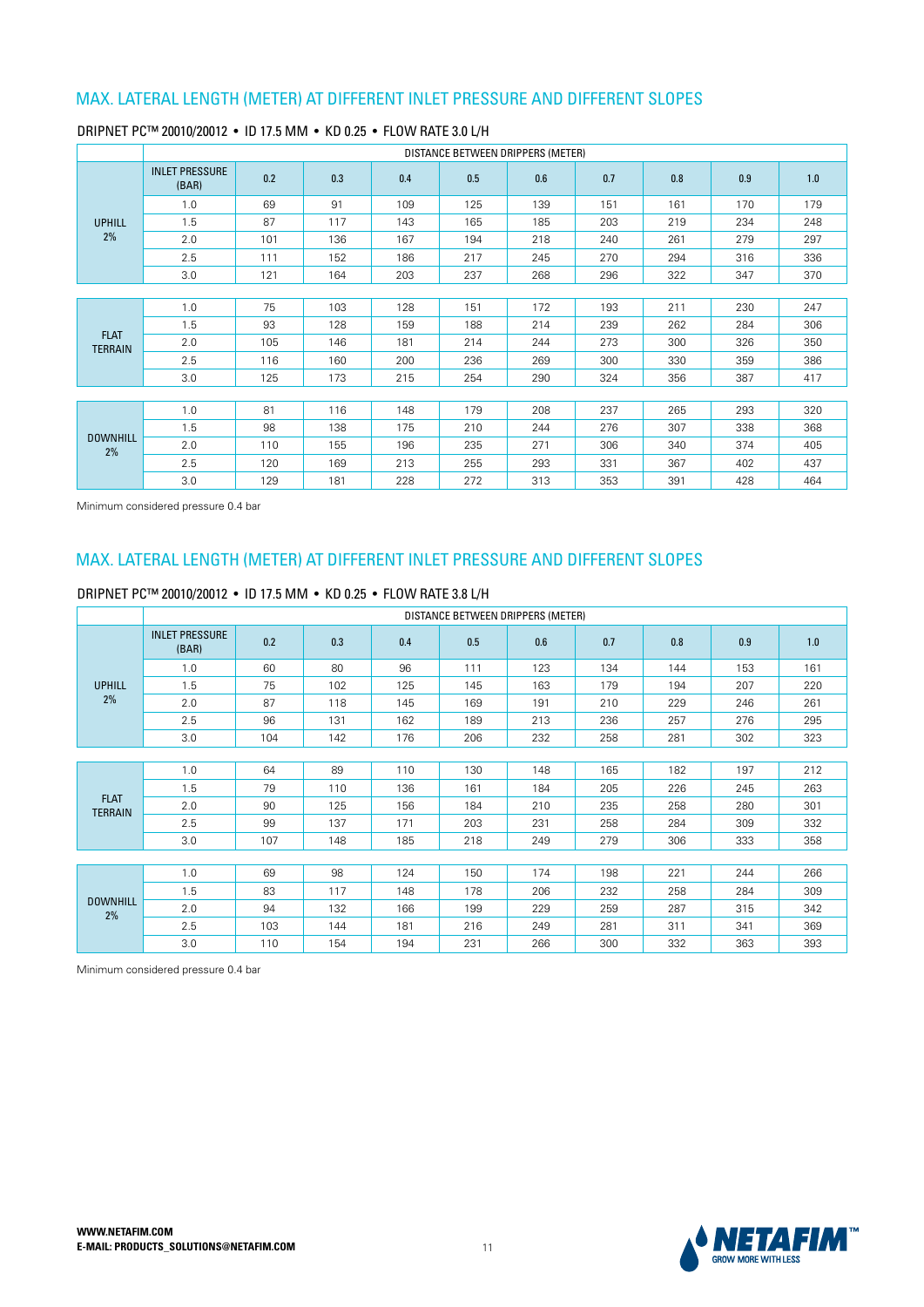|                 | DISTANCE BETWEEN DRIPPERS (METER) |     |     |     |      |      |      |      |      |      |  |
|-----------------|-----------------------------------|-----|-----|-----|------|------|------|------|------|------|--|
| <b>UPHILL</b>   | <b>INLET PRESSURE</b><br>(BAR)    | 0.2 | 0.3 | 0.4 | 0.5  | 0.6  | 0.7  | 0.8  | 0.9  | 1.0  |  |
|                 | 1.0                               | 198 | 233 | 253 | 266  | 274  | 280  | 284  | 287  | 289  |  |
| 2%              | 1.5                               | 278 | 345 | 390 | 423  | 447  | 465  | 478  | 490  | 498  |  |
|                 | 2.0                               | 336 | 426 | 493 | 544  | 583  | 614  | 639  | 660  | 677  |  |
|                 | 2.5                               | 381 | 491 | 575 | 641  | 695  | 739  | 775  | 806  | 832  |  |
|                 |                                   |     |     |     |      |      |      |      |      |      |  |
|                 | 1.0                               | 288 | 394 | 488 | 574  | 653  | 728  | 799  | 867  | 931  |  |
| <b>FLAT</b>     | 1.5                               | 356 | 488 | 605 | 712  | 811  | 904  | 993  | 1076 | 1157 |  |
| <b>TERRAIN</b>  | 2.0                               | 406 | 557 | 691 | 814  | 927  | 1034 | 1134 | 1231 | 1323 |  |
|                 | 2.5                               | 446 | 613 | 761 | 896  | 1021 | 1139 | 1250 | 1357 | 1459 |  |
|                 |                                   |     |     |     |      |      |      |      |      |      |  |
|                 | 1.0                               | 384 | 575 | 753 | 916  | 1074 | 1228 | 1378 | 1527 | 1673 |  |
| <b>DOWNHILL</b> | 1.5                               | 437 | 641 | 832 | 1007 | 1176 | 1341 | 1502 | 1660 | 1815 |  |
| 2%              | 2.0                               | 478 | 694 | 895 | 1082 | 1261 | 1434 | 1603 | 1769 | 1931 |  |
|                 | 2.5                               | 513 | 739 | 950 | 1146 | 1333 | 1514 | 1690 | 1863 | 2032 |  |

### DRIPNET PC™ 23009 · ID 20.8 MM · KD 0.2 · FLOW RATE 0.6 L/H

Minimum considered pressure 0.4 bar **Due to lateral filling time and flushing effectiveness it is not recommended to exceed 800 meters lateral length** 

## MAX. LATERAL LENGTH (METER) AT DIFFERENT INLET PRESSURE AND DIFFERENT SLOPES

### DRIPNET PC™ 23009 · ID 20.8 MM · KD 0.2 · FLOW RATE 1.0 L/H

|                 | DISTANCE BETWEEN DRIPPERS (METER) |     |     |     |     |     |      |      |      |      |  |
|-----------------|-----------------------------------|-----|-----|-----|-----|-----|------|------|------|------|--|
| <b>UPHILL</b>   | <b>INLET PRESSURE</b><br>(BAR)    | 0.2 | 0.3 | 0.4 | 0.5 | 0.6 | 0.7  | 0.8  | 0.9  | 1.0  |  |
|                 | 1.0                               | 159 | 196 | 220 | 238 | 250 | 259  | 266  | 271  | 276  |  |
| 2%              | 1.5                               | 215 | 275 | 320 | 355 | 383 | 405  | 423  | 438  | 451  |  |
|                 | 2.0                               | 255 | 332 | 392 | 441 | 481 | 515  | 544  | 569  | 591  |  |
|                 | 2.5                               | 286 | 377 | 449 | 510 | 560 | 605  | 642  | 676  | 706  |  |
|                 |                                   |     |     |     |     |     |      |      |      |      |  |
|                 | 1.0                               | 207 | 283 | 351 | 414 | 471 | 525  | 576  | 625  | 671  |  |
| <b>FLAT</b>     | 1.5                               | 255 | 351 | 435 | 513 | 584 | 652  | 715  | 776  | 834  |  |
| <b>TERRAIN</b>  | 2.0                               | 291 | 400 | 497 | 586 | 668 | 745  | 818  | 887  | 954  |  |
|                 | 2.5                               | 320 | 440 | 547 | 645 | 736 | 820  | 901  | 977  | 1051 |  |
|                 |                                   |     |     |     |     |     |      |      |      |      |  |
|                 | 1.0                               | 256 | 377 | 496 | 614 | 724 | 825  | 923  | 1019 | 1114 |  |
| <b>DOWNHILL</b> | 1.5                               | 297 | 430 | 558 | 683 | 800 | 909  | 1014 | 1118 | 1220 |  |
| 2%              | 2.0                               | 328 | 471 | 607 | 739 | 862 | 978  | 1090 | 1200 | 1306 |  |
|                 | 2.5                               | 354 | 506 | 648 | 786 | 916 | 1037 | 1155 | 1270 | 1382 |  |

Minimum considered pressure 0.4 bar **Due to lateral filling time and flushing effectiveness it is not recommended to exceed 800 meters lateral length** 

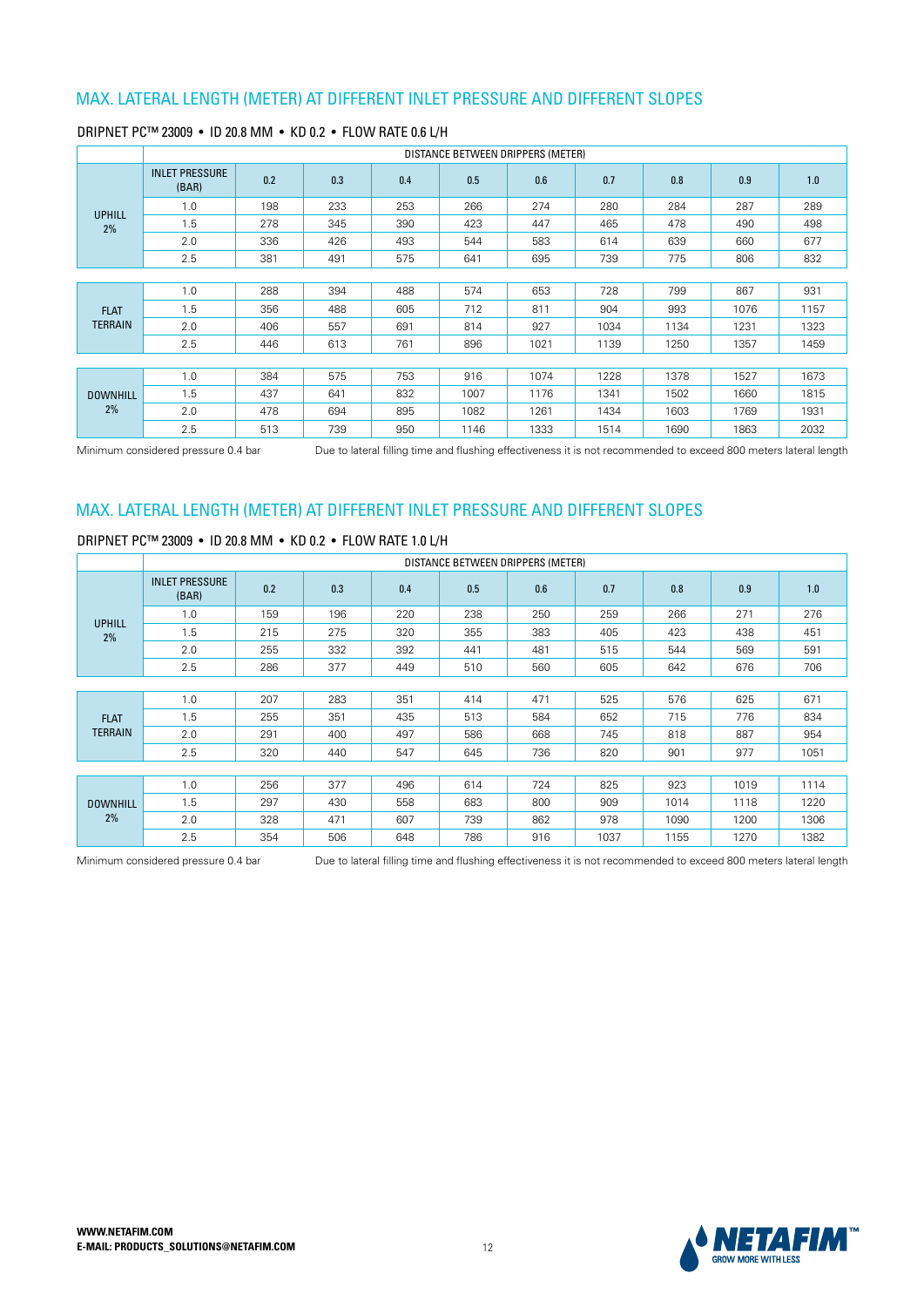|                     |                                | DISTANCE BETWEEN DRIPPERS (METER) |     |     |     |     |     |     |     |     |  |  |
|---------------------|--------------------------------|-----------------------------------|-----|-----|-----|-----|-----|-----|-----|-----|--|--|
| <b>UPHILL</b><br>2% | <b>INLET PRESSURE</b><br>(BAR) | 0.2                               | 0.3 | 0.4 | 0.5 | 0.6 | 0.7 | 0.8 | 0.9 | 1.0 |  |  |
|                     | 1.0                            | 126                               | 160 | 185 | 204 | 219 | 230 | 240 | 248 | 254 |  |  |
|                     | 1.5                            | 166                               | 217 | 257 | 291 | 318 | 341 | 362 | 379 | 394 |  |  |
|                     | 2.0                            | 195                               | 257 | 309 | 352 | 389 | 421 | 450 | 475 | 498 |  |  |
|                     | 2.5                            | 217                               | 290 | 350 | 402 | 446 | 486 | 522 | 554 | 583 |  |  |
|                     |                                |                                   |     |     |     |     |     |     |     |     |  |  |
|                     | 1.0                            | 152                               | 209 | 260 | 306 | 348 | 388 | 426 | 463 | 497 |  |  |
| <b>FLAT</b>         | 1.5                            | 188                               | 259 | 322 | 379 | 432 | 482 | 529 | 574 | 617 |  |  |
| <b>TERRAIN</b>      | 2.0                            | 214                               | 295 | 367 | 433 | 493 | 551 | 605 | 656 | 706 |  |  |
|                     | 2.5                            | 236                               | 325 | 404 | 477 | 544 | 607 | 666 | 724 | 778 |  |  |
|                     |                                |                                   |     |     |     |     |     |     |     |     |  |  |
|                     | 1.0                            | 179                               | 260 | 339 | 416 | 491 | 566 | 641 | 710 | 774 |  |  |
| <b>DOWNHILL</b>     | 1.5                            | 211                               | 302 | 388 | 472 | 553 | 633 | 711 | 786 | 855 |  |  |
| 2%                  | 2.0                            | 234                               | 334 | 427 | 516 | 602 | 687 | 769 | 847 | 921 |  |  |
|                     | 2.5                            | 254                               | 360 | 459 | 554 | 644 | 732 | 818 | 900 | 978 |  |  |

### DRIPNET PC™ 23009 · ID 20.8 MM · KD 0.2 · FLOW RATE 1.6 L/H

Minimum considered pressure 0.4 bar **Due to lateral filling time and flushing effectiveness it is not recommended to exceed 800 meters lateral length** 

## MAX. LATERAL LENGTH (METER) AT DIFFERENT INLET PRESSURE AND DIFFERENT SLOPES

### DRIPNET PC™ 23009 · ID 20.8 MM · KD 0.2 · FLOW RATE 2.0 L/H

|                               | DISTANCE BETWEEN DRIPPERS (METER) |     |     |     |     |     |     |     |     |     |  |
|-------------------------------|-----------------------------------|-----|-----|-----|-----|-----|-----|-----|-----|-----|--|
|                               | <b>INLET PRESSURE</b><br>(BAR)    | 0.2 | 0.3 | 0.4 | 0.5 | 0.6 | 0.7 | 0.8 | 0.9 | 1.0 |  |
|                               | 1.0                               | 112 | 144 | 168 | 187 | 202 | 215 | 226 | 234 | 241 |  |
| <b>UPHILL</b>                 | 1.5                               | 146 | 193 | 230 | 261 | 287 | 311 | 330 | 348 | 364 |  |
| 2%                            | 2.0                               | 171 | 227 | 274 | 314 | 349 | 379 | 407 | 431 | 454 |  |
|                               | 2.5                               | 190 | 255 | 309 | 356 | 398 | 435 | 468 | 499 | 526 |  |
|                               | 3.0                               | 207 | 278 | 339 | 392 | 439 | 481 | 519 | 554 | 587 |  |
|                               |                                   |     |     |     |     |     |     |     |     |     |  |
|                               | 1.0                               | 132 | 181 | 225 | 265 | 302 | 336 | 370 | 401 | 431 |  |
|                               | 1.5                               | 163 | 224 | 278 | 328 | 374 | 417 | 458 | 498 | 535 |  |
| <b>FLAT</b><br><b>TERRAIN</b> | 2.0                               | 185 | 255 | 318 | 375 | 427 | 477 | 524 | 569 | 612 |  |
|                               | 2.5                               | 204 | 281 | 350 | 413 | 471 | 526 | 578 | 627 | 674 |  |
|                               | 3.0                               | 220 | 303 | 377 | 445 | 508 | 567 | 623 | 677 | 728 |  |
|                               |                                   |     |     |     |     |     |     |     |     |     |  |
|                               | 1.0                               | 152 | 219 | 284 | 348 | 410 | 470 | 531 | 591 | 651 |  |
|                               | 1.5                               | 180 | 256 | 328 | 398 | 465 | 531 | 596 | 660 | 722 |  |
| <b>DOWNHILL</b><br>2%         | 2.0                               | 200 | 284 | 362 | 437 | 509 | 579 | 647 | 715 | 780 |  |
|                               | 2.5                               | 218 | 308 | 391 | 471 | 547 | 620 | 692 | 761 | 831 |  |
|                               | 3.0                               | 232 | 328 | 416 | 500 | 579 | 656 | 730 | 804 | 875 |  |

Minimum considered pressure 0.4 bar <br>
Due to lateral filling time and flushing effectiveness it is not recommended to exceed 800 meters lateral length